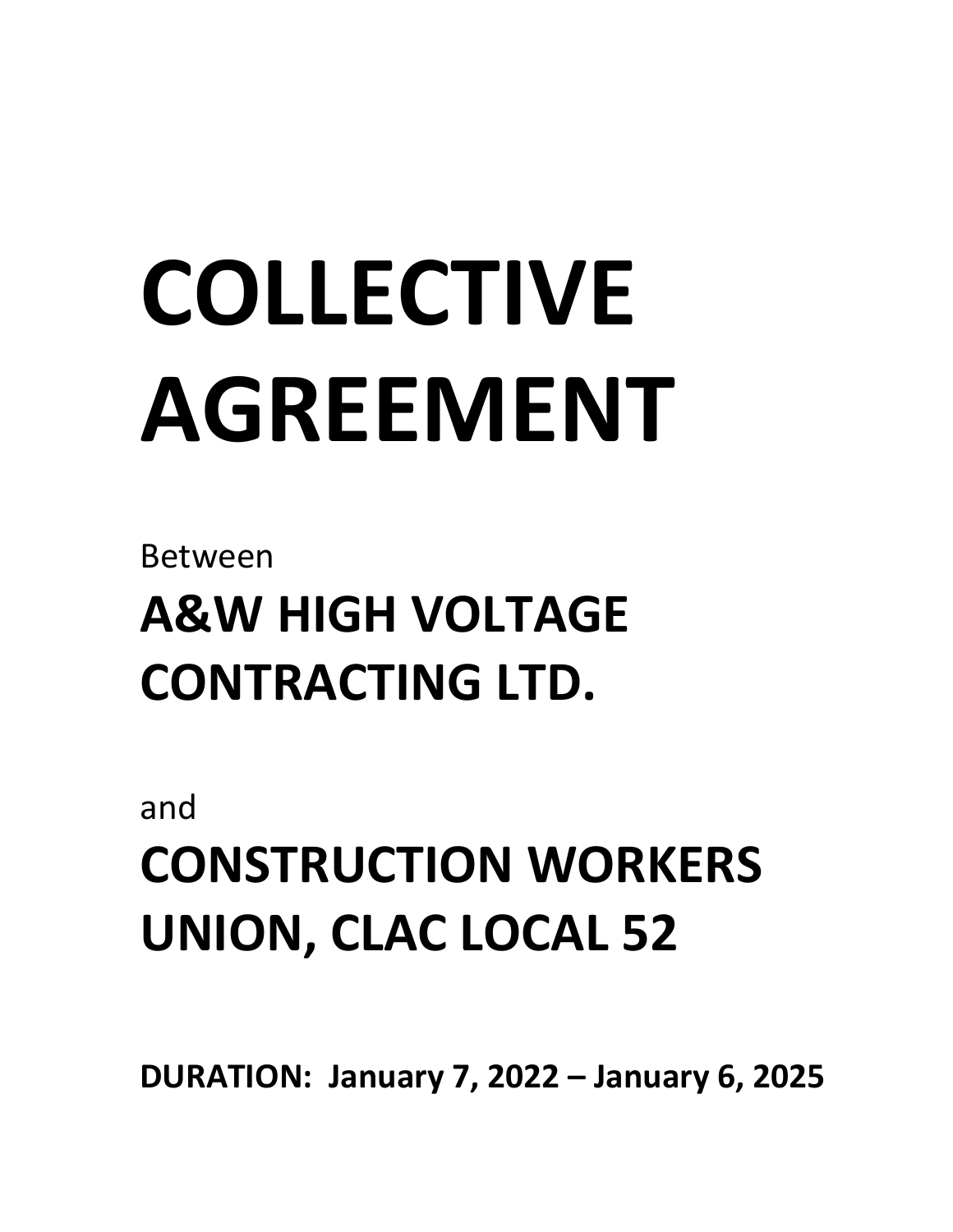# **COLLECTIVE AGREEMENT**

Between **A&W HIGH VOLTAGE CONTRACTING LTD. (hereinafter referred to as "the Employer")**

and **CONSTRUCTION WORKERS UNION, CLAC LOCAL 52 (hereinafter referred to as "the Union")**

**DURATION: January 7, 2022 – January 6, 2025**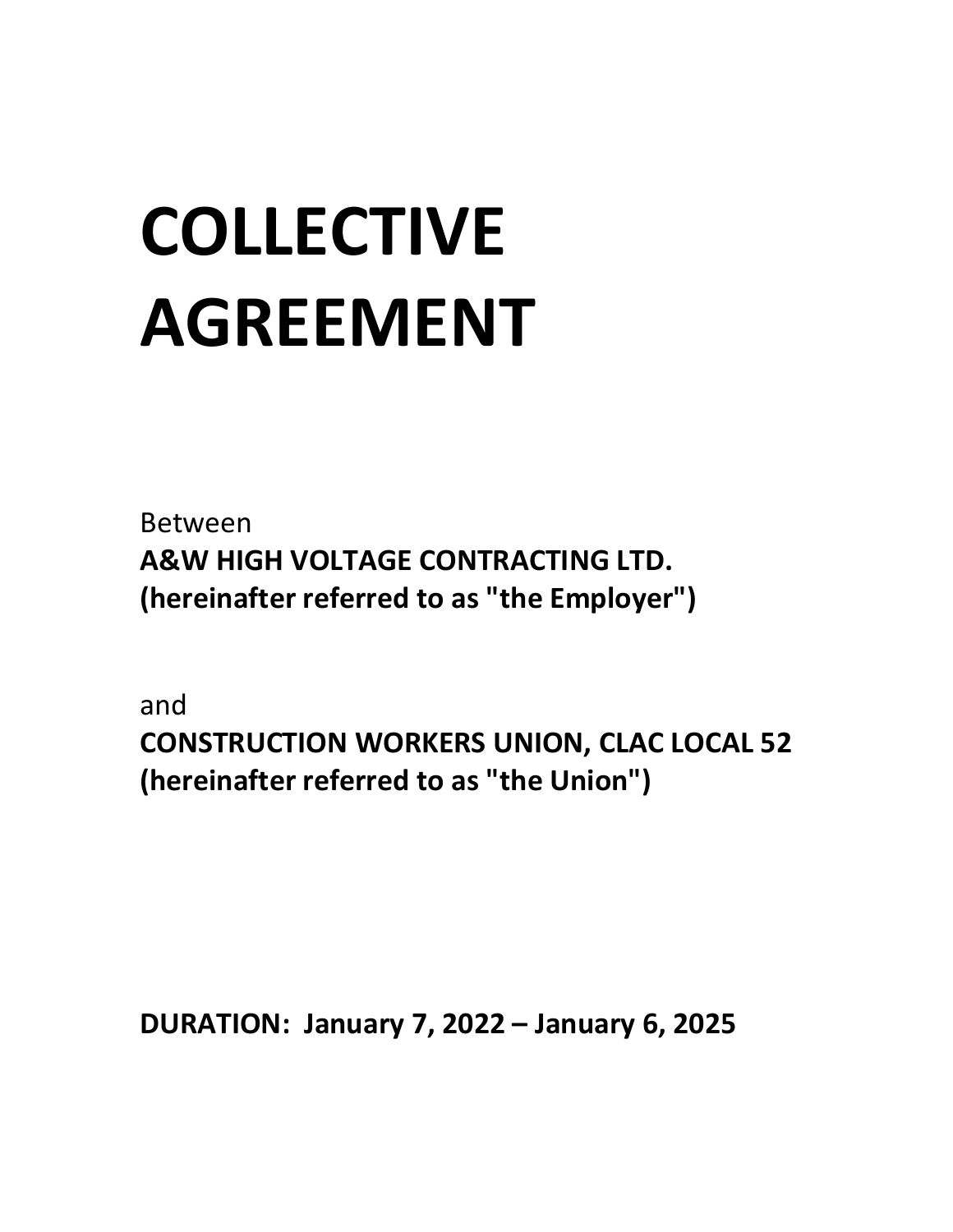#### **TABLE OF CONTENTS**

| Article 9 - Hours of Work and Overtime  10                   |  |
|--------------------------------------------------------------|--|
|                                                              |  |
|                                                              |  |
| Article 12 - CLAC Health and Welfare Trust Fund  15          |  |
| Article 13 - Education and Assistance Fund 16                |  |
| Article 14 - Transportation, Travel Time & Room and Board 17 |  |
| Article 15 - Safety and Protective Equipment 19              |  |
|                                                              |  |
|                                                              |  |
|                                                              |  |
|                                                              |  |
|                                                              |  |
|                                                              |  |
|                                                              |  |
|                                                              |  |
|                                                              |  |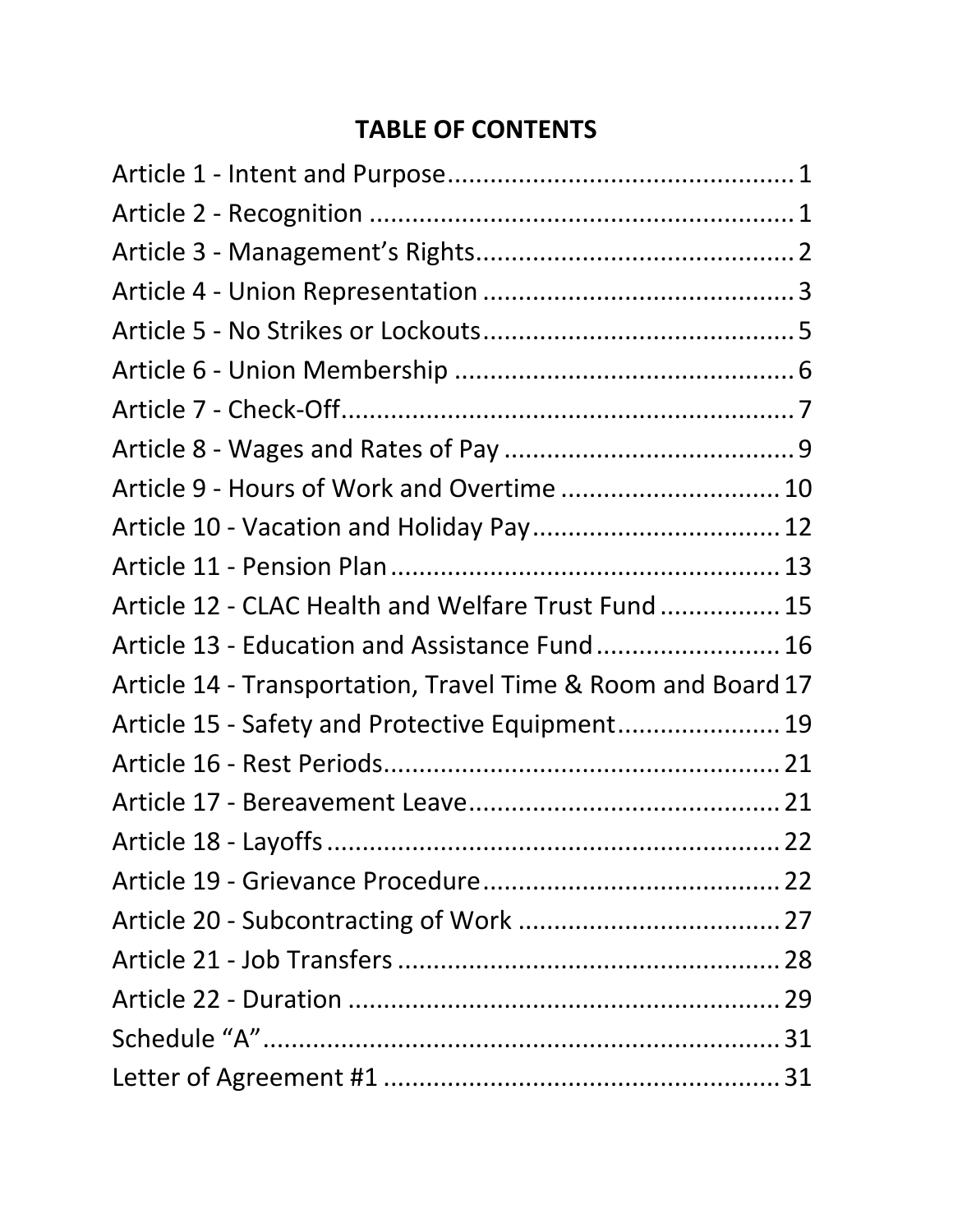#### **COLLECTIVE AGREEMENT**

#### <span id="page-3-0"></span>**ARTICLE 1 - INTENT AND PURPOSE**

1.01 The general purpose of this Agreement is in the mutual interests of the Employer, the Union and the employees and is to provide for the effective operation of the Employer's business and to establish and maintain a satisfactory procedure to cover the settlement of differences arising out of this Contract, and to set forth those working conditions which have been negotiated.

#### <span id="page-3-1"></span>**ARTICLE 2 - RECOGNITION**

- 2.01 The Employer recognizes the Union as the exclusive bargaining agent of all of its employees engaged in the construction industry in the Province of Ontario, save and except non-working Foremen, persons above the rank of non-working Foreman.
- 2.02 The words "employee" or "employees" wherever used in this Agreement shall mean any or all of the employees in the bargaining unit as defined above, unless the context otherwise provides.
- 2.03 Non-working foremen and supervisory personnel shall not do the work normally performed by members of the bargaining unit if this means that existing employees will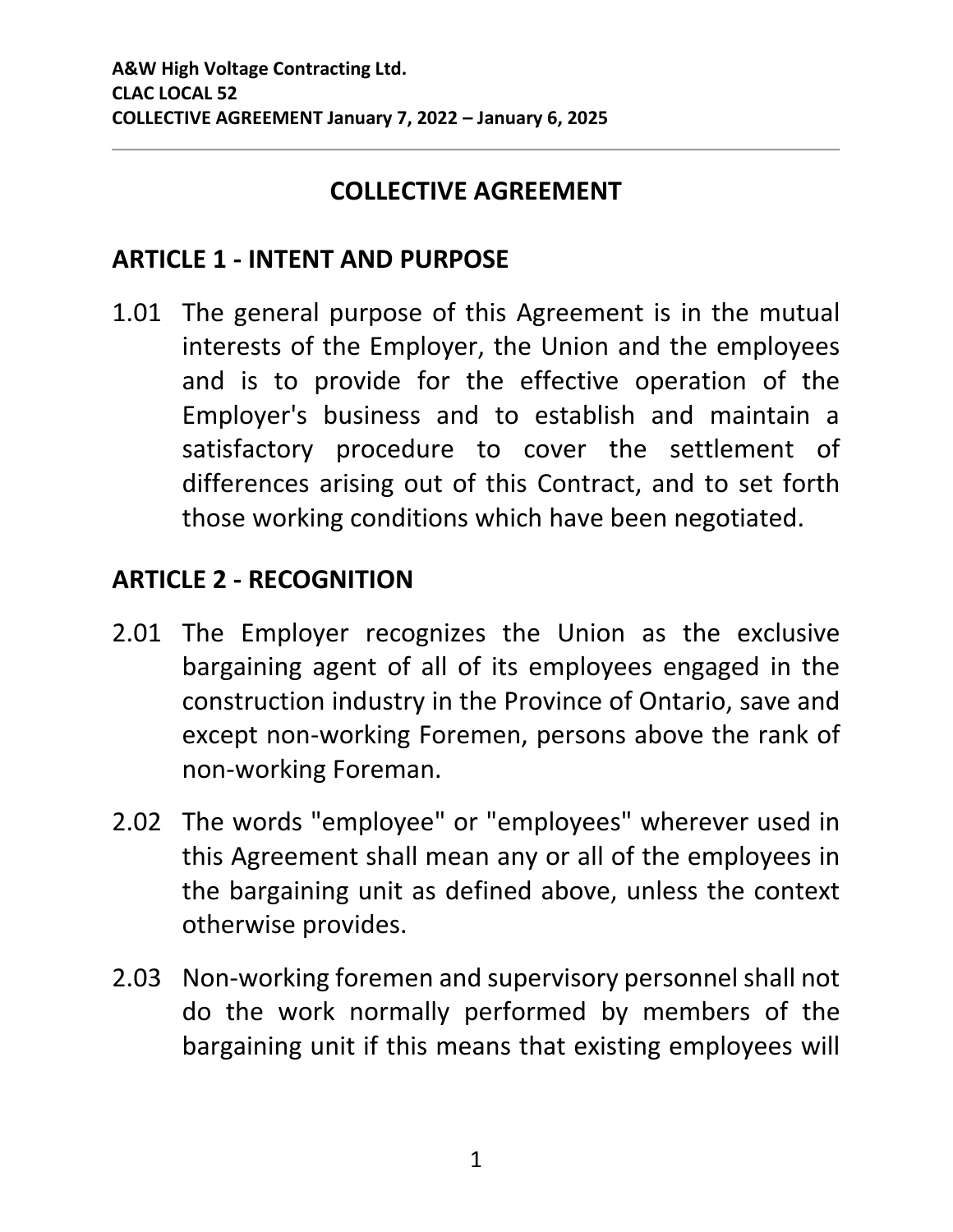be laid off, remain on layoff, or if it means a reduction in working hours for these employees.

#### <span id="page-4-0"></span>**ARTICLE 3 - MANAGEMENT'S RIGHTS**

- 3.01 Except as, and to the extent specifically modified by this Agreement, all rights and prerogatives of Management are retained by the Employer and remain exclusively within the rights of the Employer and its Management. Without limiting the generality of the foregoing, the Employer's rights include:
	- a. the right to maintain order, discipline and efficiency; to make, alter and enforce rules and regulations, policies and practices, to be obeyed by its employees; to discipline and discharge employees for just cause;
	- b. the right to select, hire and control the working force and employees; to transfer, assign, promote, demote, classify, layoff, recall, suspend and retire employees; to plan, direct and control operations; to select and retain employees for positions excluded from the bargaining unit and to transfer employees into the bargaining unit;
	- c. the right to operate and manage the Employer's business in order to satisfy its commitments and responsibilities, the right to determine the kind and location of business to be done by the Employer, the direction of the working forces, the scheduling of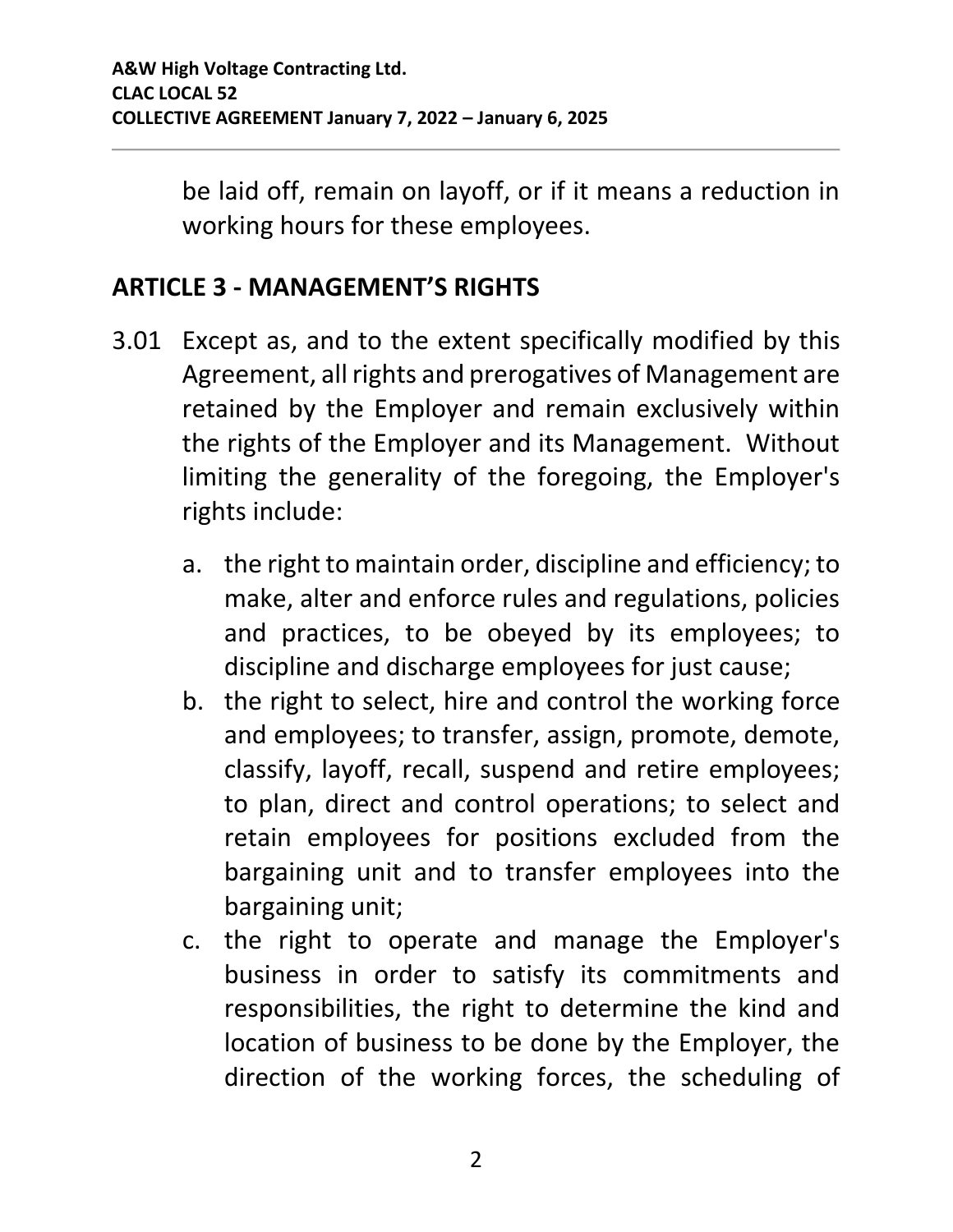work, the number of shifts, the methods, processes and means by which work is to be performed, job content, quality and quantity standards, the right to use improved methods, machinery and equipment, the right to determine the number of employees needed by the Employer at any time, the number of hours to be worked, starting and quitting times; and generally, the right to manage the business of the Employer without interference are solely and exclusively the right of the Employer;

- d. the sole and exclusive jurisdiction over operations, buildings, machinery, equipment shall be vested in the Employer.
- 3.02 The Employer agrees that prior to implementing rules and regulations or policies and practices, it will provide the Union with a copy of such rules and regulations or policies and practices to allow the Union an opportunity to make representations to the Employer regarding such rules and regulations or policies and practices.

#### <span id="page-5-0"></span>**ARTICLE 4 - UNION REPRESENTATION**

<span id="page-5-1"></span>4.01 The Employer recognizes the right of the Union to select or otherwise appoint a number of stewards to assist employees in presenting any complaints or grievances they have to representatives of the Employer.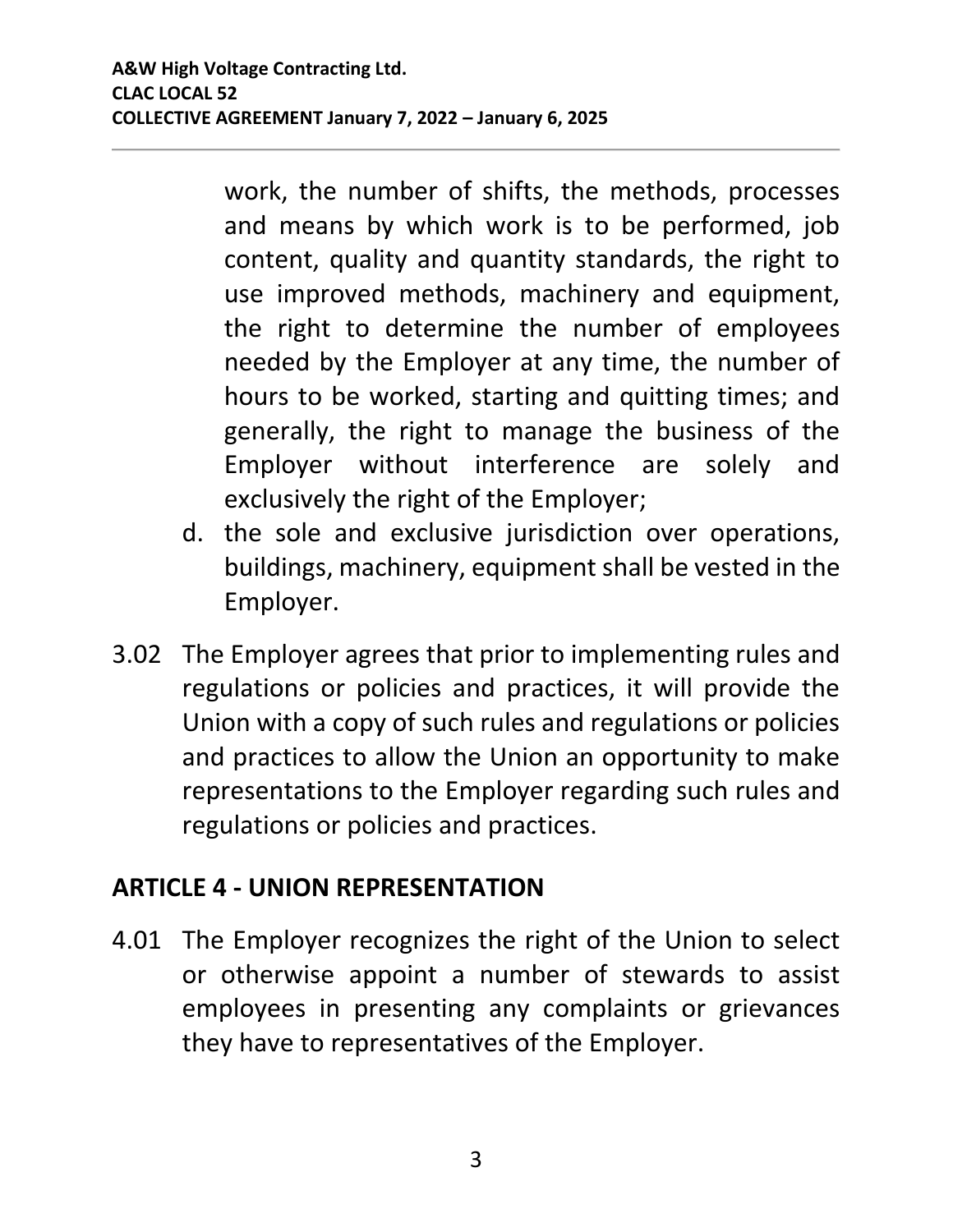In no case, however, shall the number of stewards exceed two (2) for the first fifty (50) employees and one (1) additional steward for every additional twenty-five (25). The Union will advise the Employer, in writing, of the identity of Union representatives and the Employer shall not be obliged to recognize such persons until it has been so informed.

4.02 The Union acknowledges that stewards have regular duties to perform as employees of the Employer and that such employees will not leave their regular duties for the purpose of conducting business in connection with the Administration of the Agreement or the investigation or presentation of grievances, without first obtaining the permission of their Foreman or immediate Supervisor. Such permission will not be unreasonably withheld.

The Employer will pay stewards at their regular hourly rate for time spent attending such meeting during their working hours.

- 4.03 Representatives of the Union will have access to visit job sites or convening yards during normal working hours subject to the following:
	- a. The Union representative shall identify himself to the job Foreman upon arriving at a job site;
	- b. In no case will such representative interfere with the progress of work.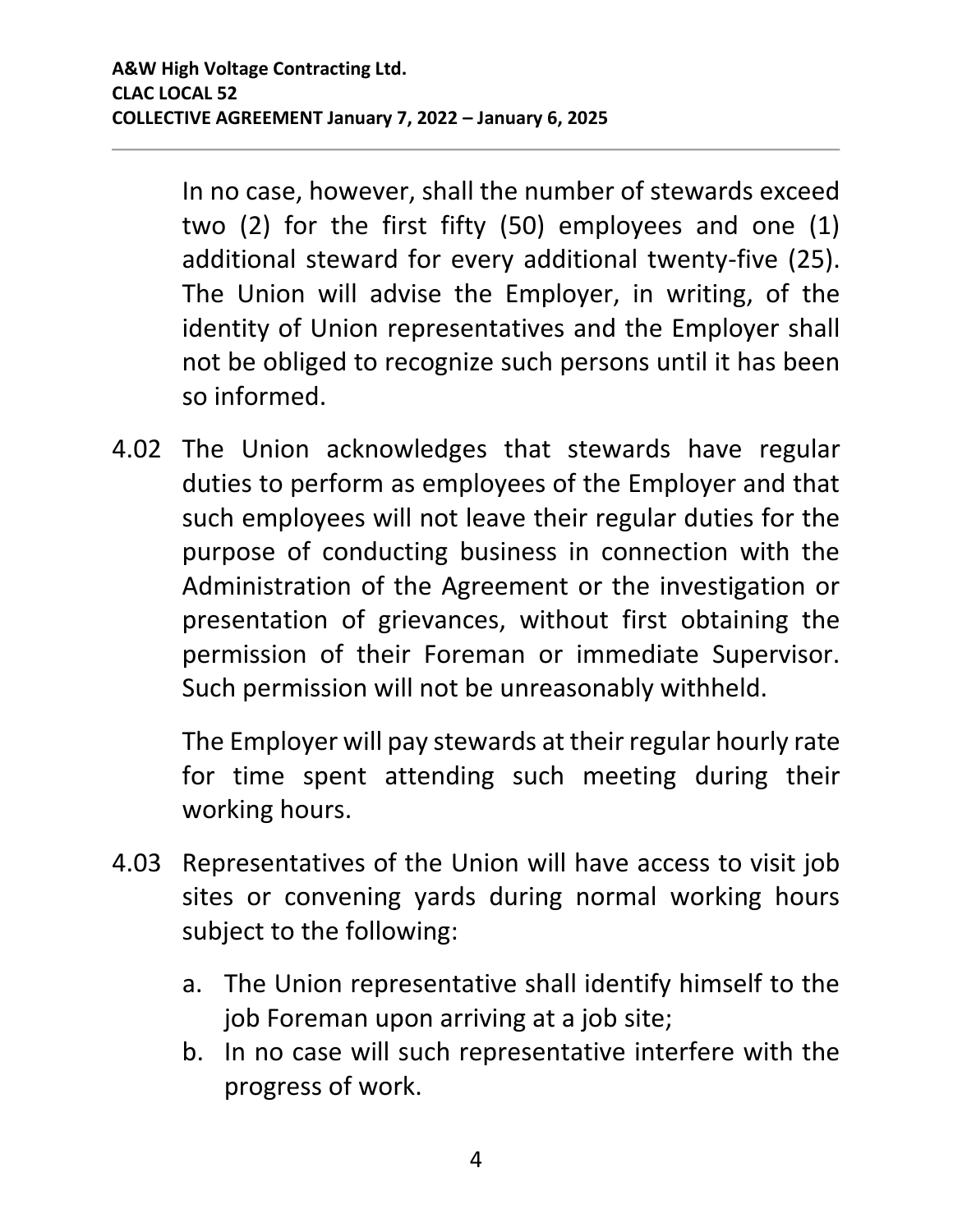- 4.04 The Union has the right to appoint the members of a Negotiating Committee. Employees on the committee shall be paid by the Employer at their regular hourly rates for all time spent on negotiating a collective agreement with the Employer, whenever this takes place during the regular working hours of the employees concerned.
- 4.05 Union stewards will be laid off only in proportion to the employee numbers outlined in Article [4.01.](#page-5-1) This means that one union steward may be laid off after 25 employees have been laid off, and one additional union steward may be laid off for each additional 25 employees laid off. This article shall apply only if the union steward is able to perform the work available at the time of layoff.

#### <span id="page-7-0"></span>**ARTICLE 5 - NO STRIKES OR LOCKOUTS**

- 5.01 During the term of this Agreement, or while negotiations for a further agreement are being held, the Union will not permit or encourage and employees shall not engage in any strike, slowdown, or any stoppage of work or otherwise restrict or interfere with the Employer's operation through its members.
- 5.02 During the term of this Agreement, or while negotiations for a further agreement are being held, the Employer will not engage in any lockout of its employees.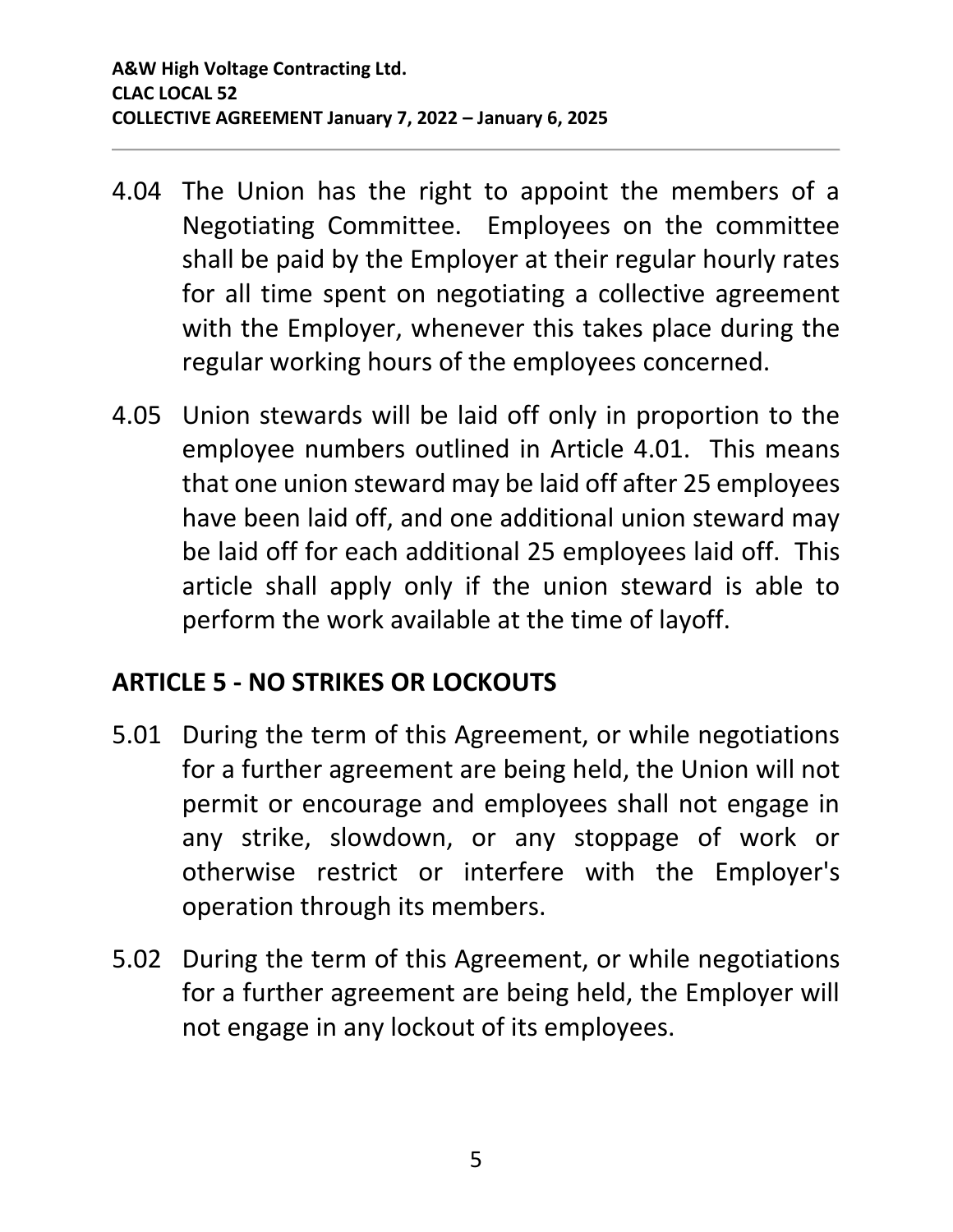- 5.03 The word "strike" and the word "lockout" as used in Article 5.01 above shall have the same meaning given to those words in the *Ontario Labour Relations Act*, R.S.O. 1980.
- 5.04 The Employer shall not require an employee to work on any projects or sites that are under a legal strike or lockout.

#### <span id="page-8-0"></span>**ARTICLE 6 - UNION MEMBERSHIP**

- 6.01 The Union and the Employer will cooperate in maintaining a desirable and competent labour force. The Employer will notify the Union of manpower requirements giving as much prior notice as possible. The Union will provide a list of manpower available. The Employer at its discretion may hire employees so listed or from other sources.
- 6.02 Students employed by the Employer during the summer vacation months of May, June, July and August shall be exempt from the pension plan and the benefit plan provisions of this Collective Agreement. However, in the event that such students continue to be employed beyond the second week in September, the Employer agrees to retroactively contribute pension benefit plan contributions for all hours worked in the preceding two (2) months by such employees. Students will continue to serve a three (3) month probationary period and thereafter shall attain regular employment status.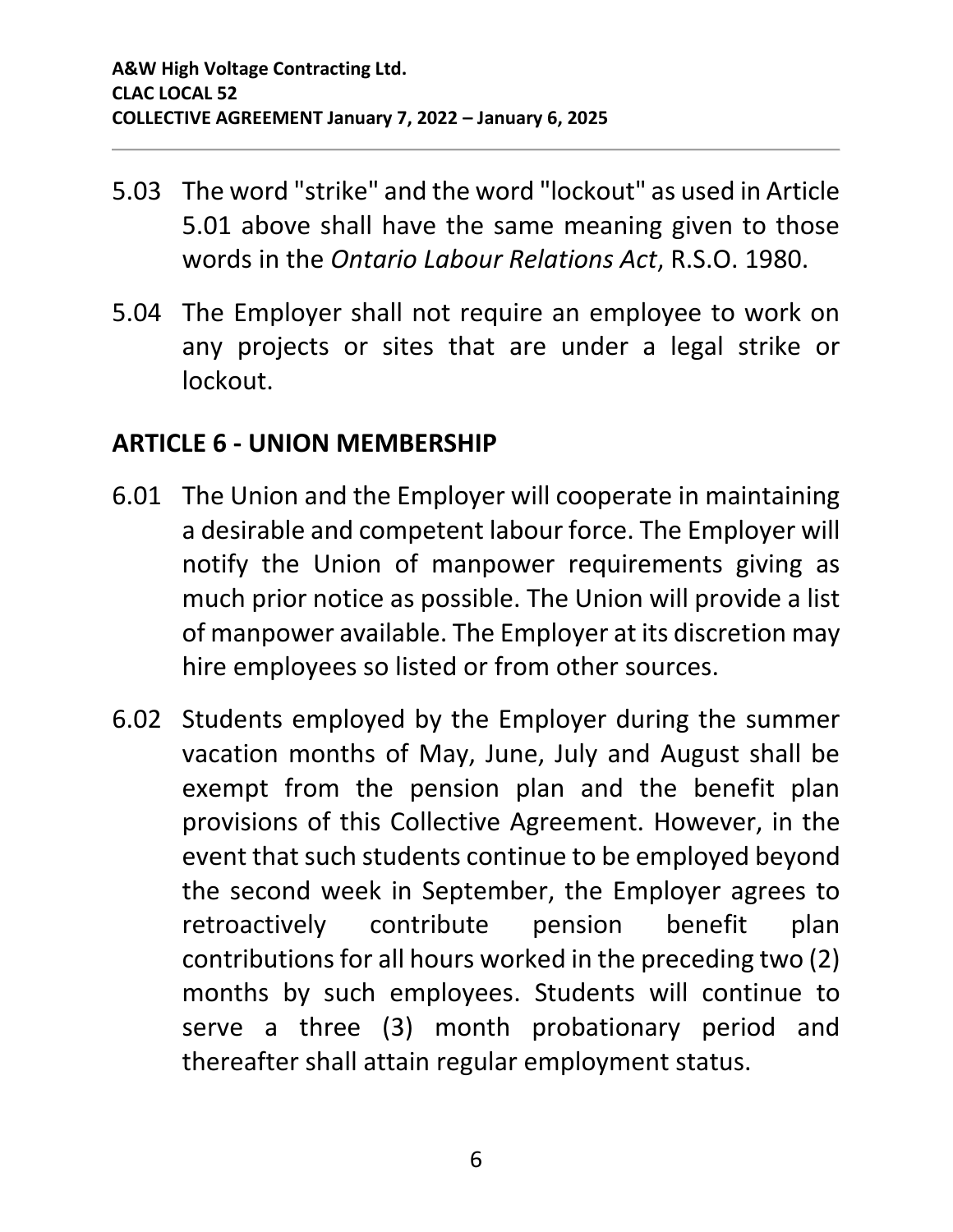- 6.03 New employees will be hired on a six (6) month probationary period and thereafter shall attain regular employment status. During the probationary period, the following shall apply:
	- a. Regular Union dues, fees and remittances are to be deducted and remitted, as the case maybe, from the first day of employment;
	- b. Probationary employees are covered by this Agreement, excepting those provisions, which specifically exclude such employees;
	- c. Employees laid off during probation and rehired by the Employer within three (3) months shall not serve a new probationary period but continue with credit for probation already served; and
	- d. The discharge of probationary employees shall not become the subject of a grievance, unless the Union alleges such discharge is discriminatory, arbitrary or in bad faith, as defined by the *Ontario Human Rights Code* and the *Labour Relations Act*.

#### <span id="page-9-0"></span>**ARTICLE 7 - CHECK-OFF**

7.01 Neither the Employer nor the Union will compel employees to become members of the Union. The Employer will not discriminate against employees because of Union membership or lack thereof, and it will inform all new employees of the contractual relationship with the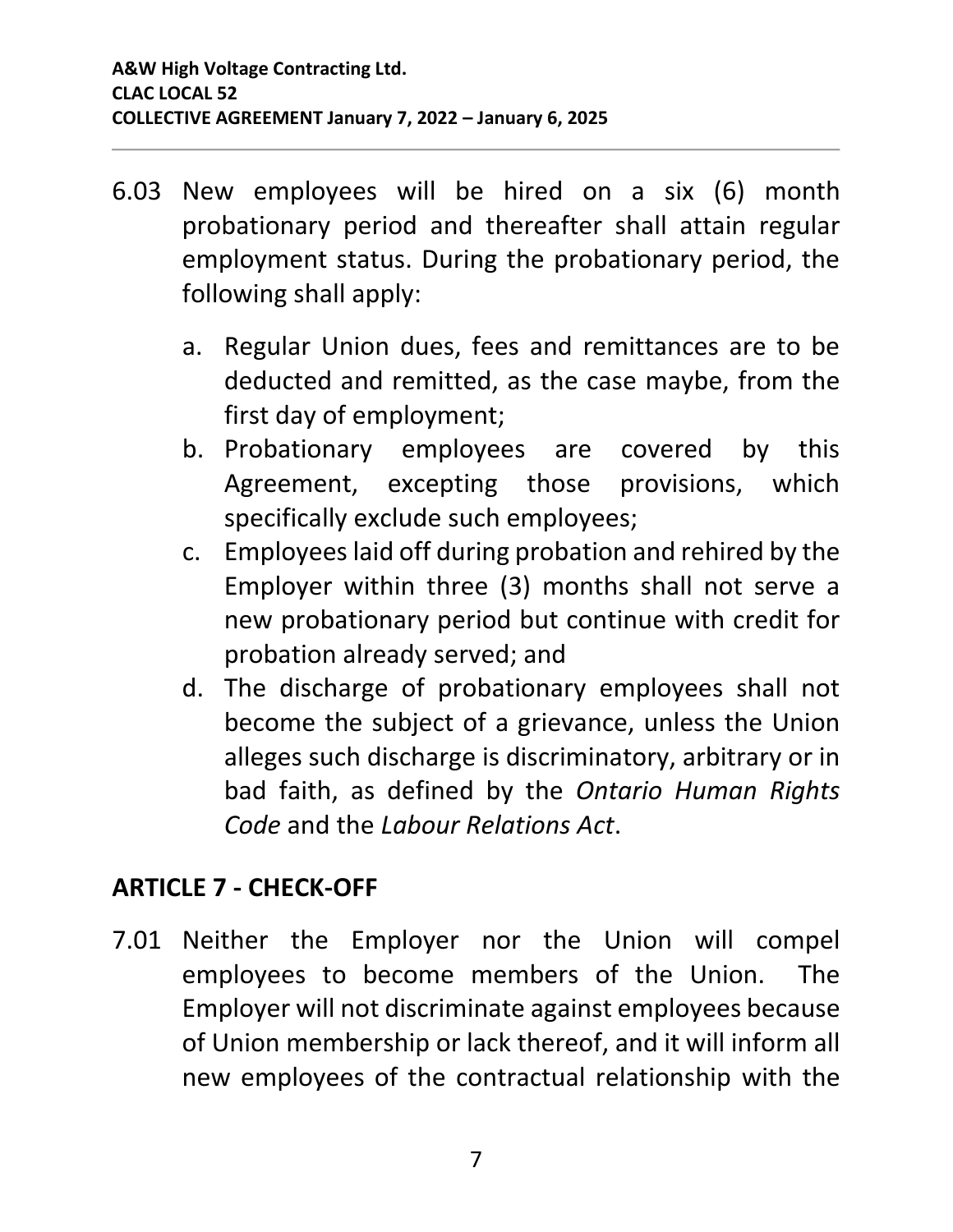Union. All new employees shall be referred by the Employer to a Union Steward or a Union Representative in order to give the Union an opportunity to describe the Union, its purpose, representation policies, and any other information relevant to such new employees.

- 7.02 The Employer shall deduct from each pay of all employees covered by this Agreement, an amount of money equal to union dues, and shall remit the same monthly to the Union office, not later than the 15th of the month following the month in which such dues are deducted.
- 7.03 The Union shall hold harmless, and agrees to indemnify the Employer, its successors, administrators and assigns against any liability incurred by each of them by reason of having made any deductions, remittances, or payments required by this Agreement.
- <span id="page-10-0"></span>7.04 The Employer shall remit dues on a form prescribed by the Union and shall include on such remittance the following information for each employee:
	- a. name;
	- b. rate of pay;
	- c. gross earnings;
	- d. total regular and overtime hours worked in the month for which such deductions are made;
	- e. dues or fees deducted and remitted on behalf of the employee as may be prescribed by the Union;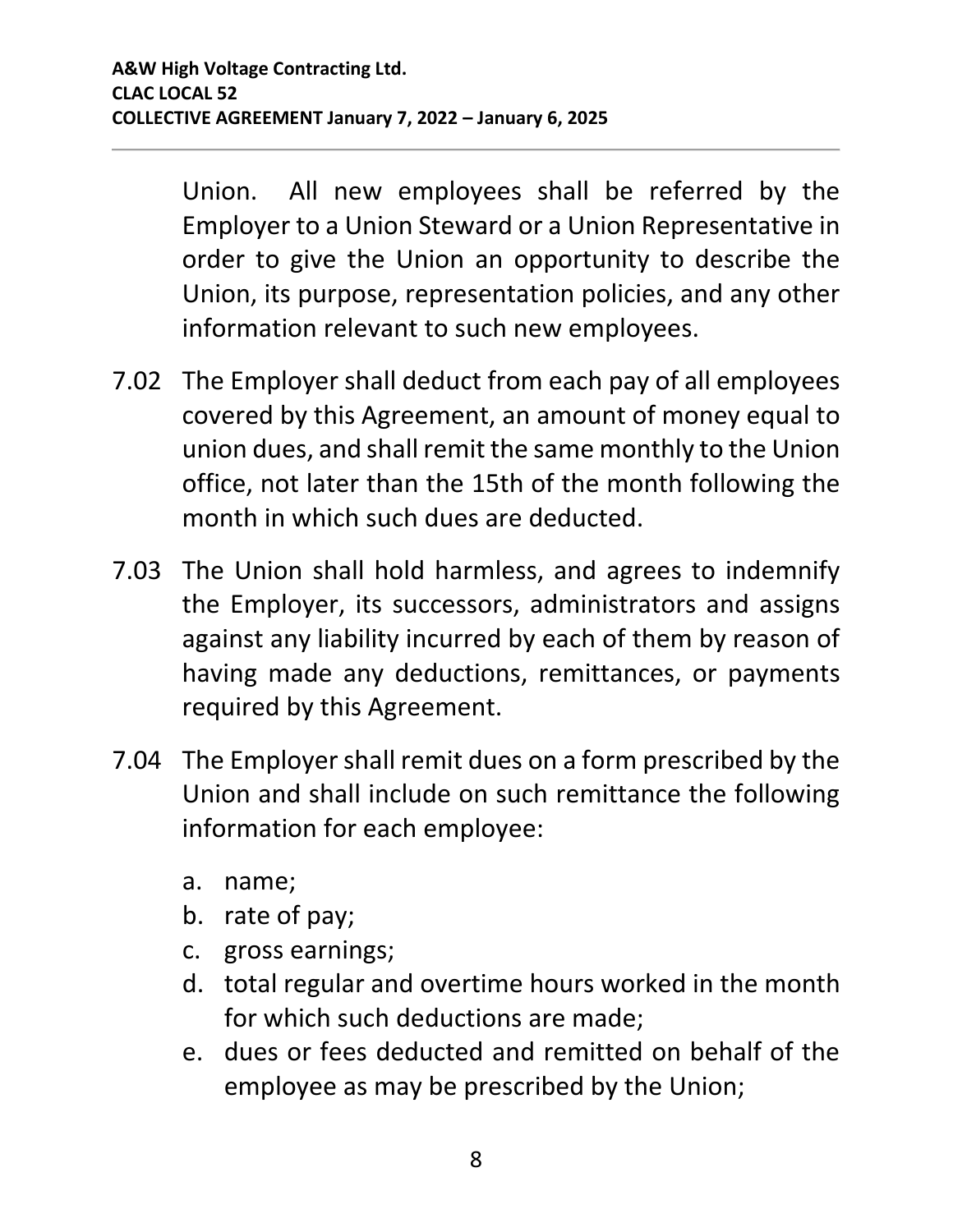- f. contributions on behalf of the employee and any deductions from and remitted for an employee as may be prescribed by this Agreement;
- g. social insurance number;
- h. home address;
- i. email address;
- j. telephone number;
- k. date of hire or change in employment status;
- l. classification, and
- m. date of birth.
- 7.05 Employees who cannot support the Union because of a conscientious objection as determined by the Union's internal guidelines may apply to the Union in writing.

#### <span id="page-11-0"></span>**ARTICLE 8 - WAGES AND RATES OF PAY**

- 8.01 The wage rates applicable to the various job classifications and Ontario Labour Relations Board areas are set forth on Schedule "A" attached to this Agreement and form part of this Agreement.
- 8.02 An employee permitted to come to work without having been notified that there will be no work available, and who is sent home because of lack of work before he has worked two (2) hours, shall receive a minimum of two (2) hours pay at his prevailing hourly rate, provided however, that the provisions of this Article shall not apply in any case in which the lack of work is caused by a labour dispute.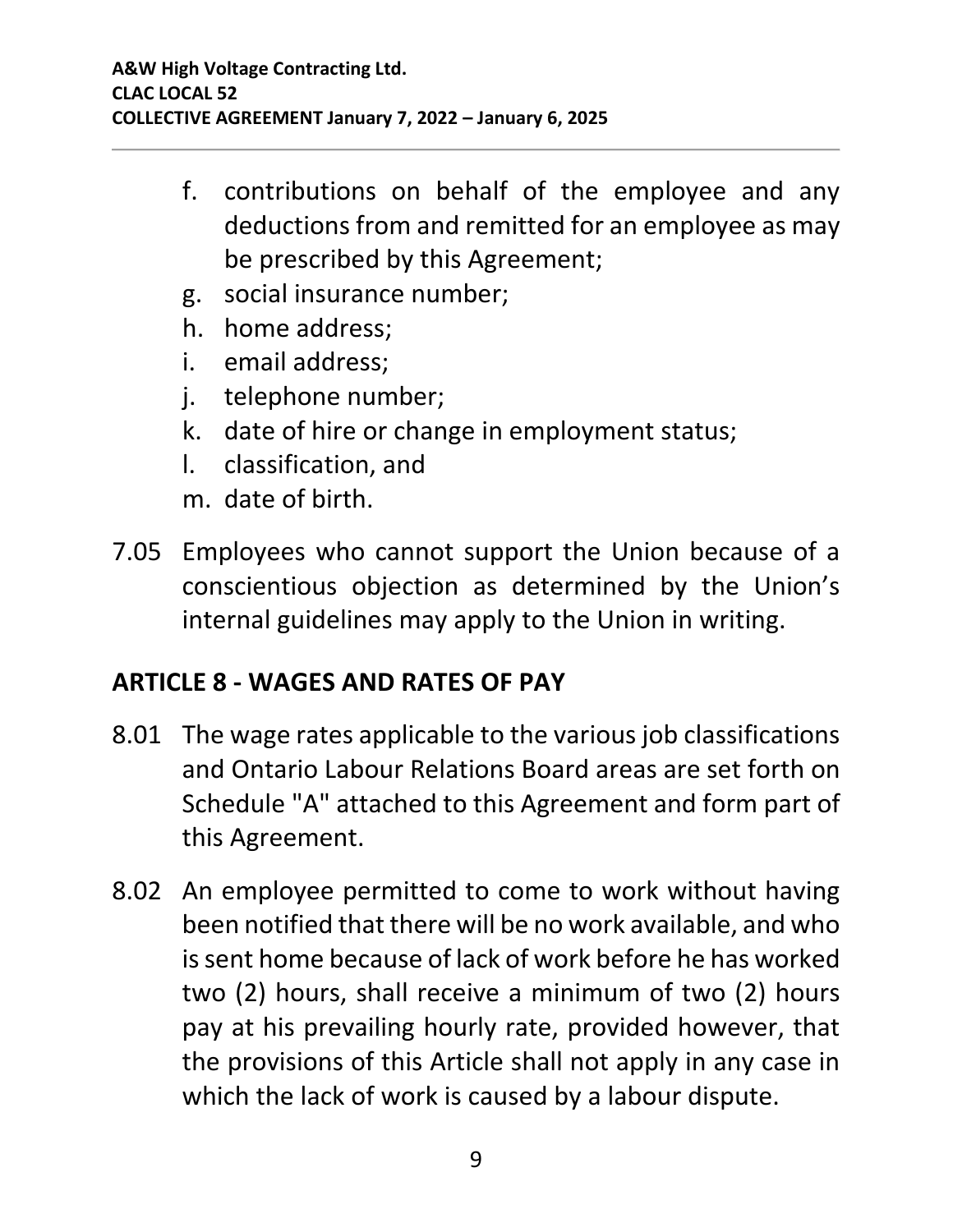#### <span id="page-12-0"></span>**ARTICLE 9 - HOURS OF WORK AND OVERTIME**

- 9.01 The provisions contained herein are for the purpose of computing overtime and shall not be construed to be a guarantee of hours or a limitation upon the hours of work to be done per day or per week or otherwise nor a guarantee of working schedules.
- 9.02 The Employer will attempt to distribute overtime work as evenly as possible among employees who normally perform the work and who indicate they wish to work overtime.
- 9.03 Because of the difference in the nature of work between "cost plus" crews and "specific contract" crews, Article 9 shall be divided into two (2) sections. Article [9.04](#page-12-1) to [9.06](#page-13-0) shall apply to "cost plus" crews, and Article [9.07](#page-13-1) to [9.09](#page-13-2) shall apply to "specific contract" crews.

#### <span id="page-12-1"></span>9.04 **Cost Plus Crews**

Regular shifts shall be between eight (8) and twelve (12) hours in length. When the Employer obtains new work, the Union and the Employer shall meet to determine the length and times of shifts involved. If no agreement is reached, the parties agree to follow the arbitration process as set forth herein.

9.05 Overtime shall be paid at a rate of two (2) times the rate of pay exclusive of premiums for all work done beyond the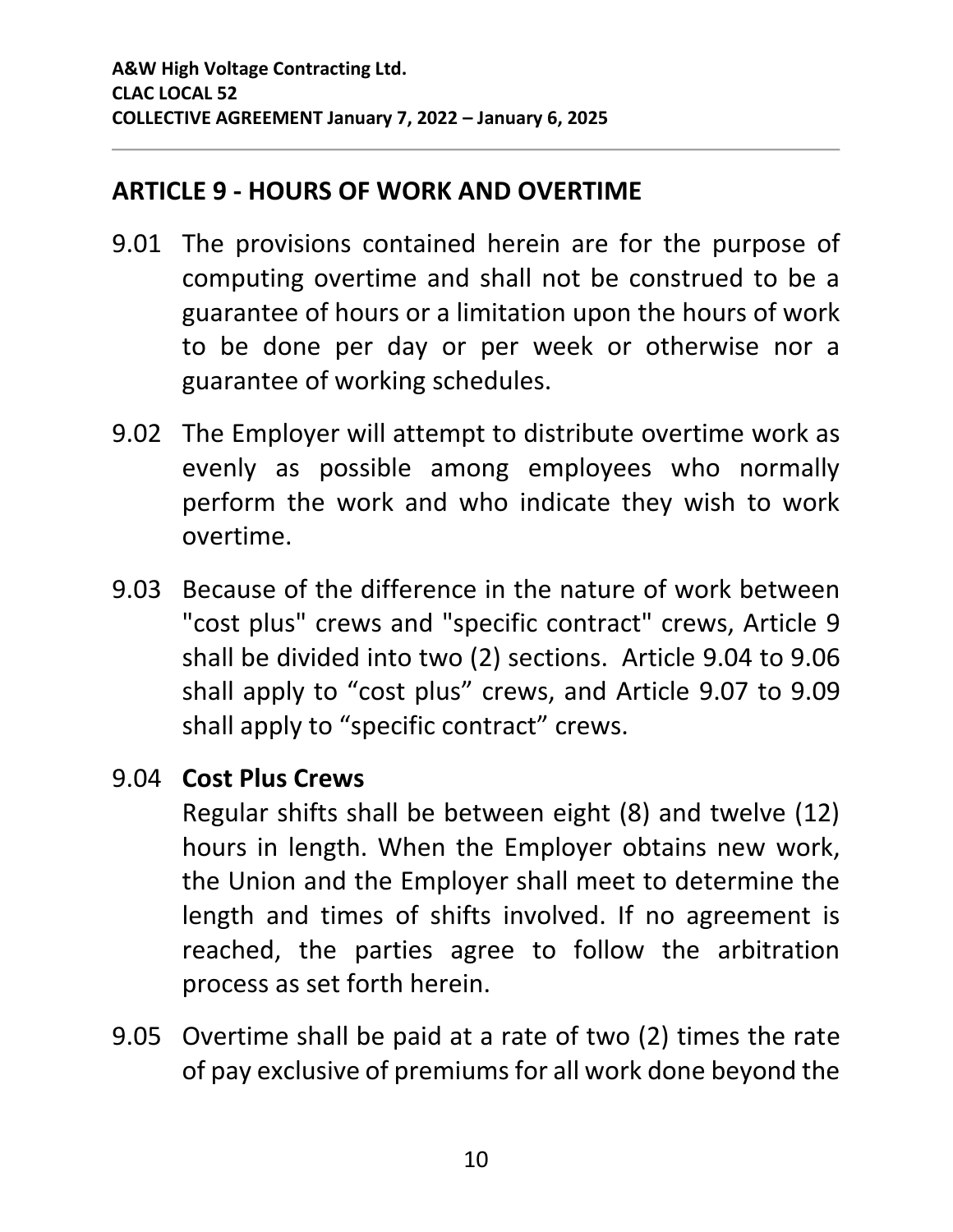regular shift. Overtime shall also be paid for all work done beyond ten (10) shifts per two (2) week pay period at a rate of two (2) times the regular rate of pay. Regardless of length of shifts, overtime at the rate of two (2) times the regular rate of pay shall be paid for all hours worked beyond eighty-eight (88) hours in a two week pay period.

<span id="page-13-0"></span>9.06 No employee shall be required to work more than two (2) consecutive weekends, unless it is at the employee's request. For the purposes of this Agreement, a weekend shall be defined as the time between midnight Friday and midnight Sunday.

#### <span id="page-13-1"></span>9.07 **Specific Contract Crews**

The normal work week will consist of ten (10) hours per day, and forty-four (44) hours per week.

9.08 Employees will be paid overtime at the rate of time and one-half (1½x) the employee's straight time rate of pay, exclusive of premiums for all hours worked in excess of ten (10) hours per day or forty-four (44) hours per week.

Saturday work will be voluntary.

Regular hours of work and overtime provisions may be amended on a job by job basis by mutual agreement.

<span id="page-13-2"></span>9.09 Work shall not normally be performed on Sunday. However, if extraordinary circumstances necessitate work on Sunday, time worked shall be paid at the rate of two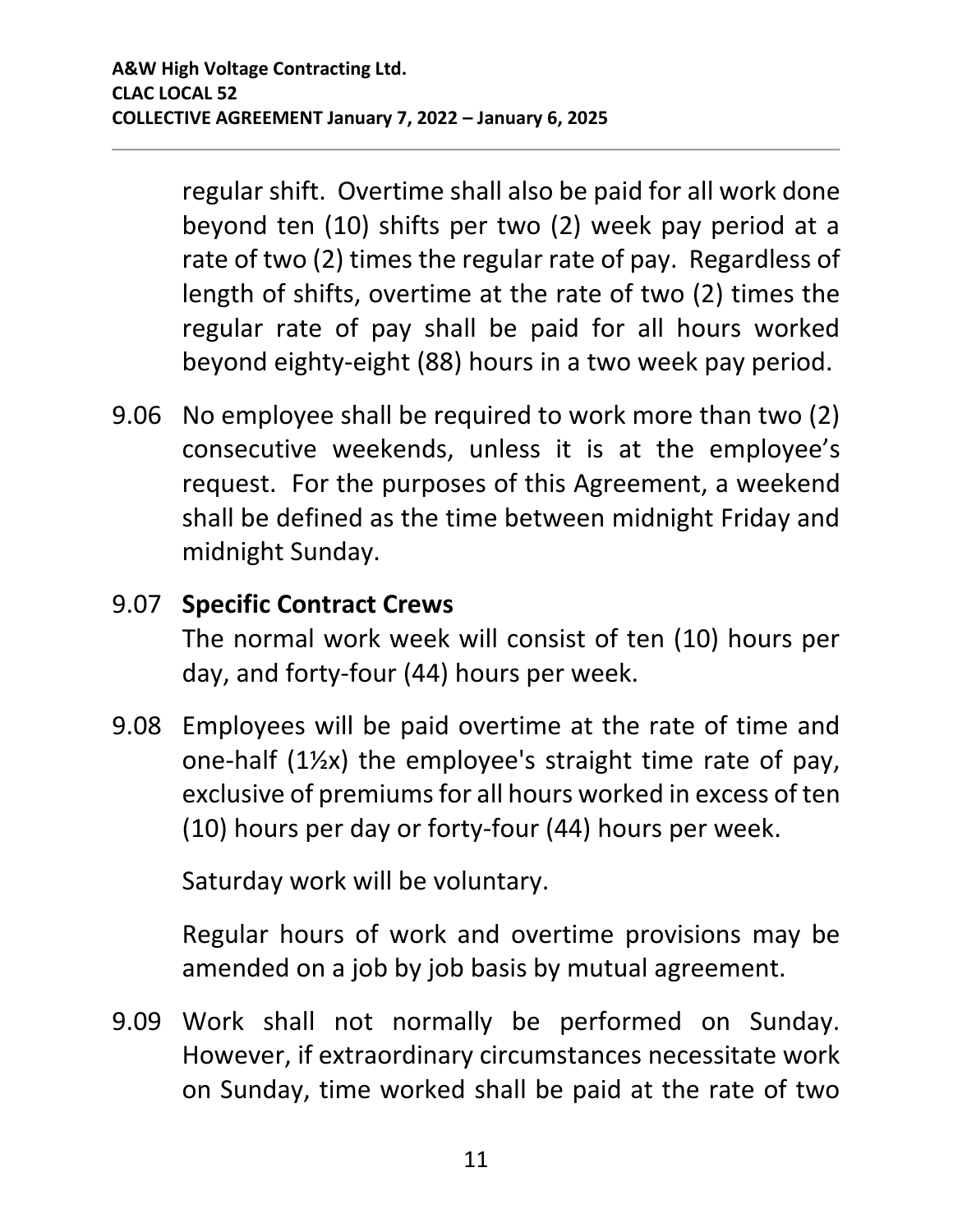times (2x) the regular rate of pay. Such work requires the prior consent of the Union.

#### <span id="page-14-0"></span>**ARTICLE 10 - VACATION AND HOLIDAY PAY**

- 10.01 Vacation and statutory holiday credits shall be paid to employees covered by this Agreement at the rate of ten percent (10%) of the gross wages earned. For tax purposes, such credits shall be added to the employee's weekly pay and taxed prior to deduction.
- 10.02 Vacation pay and statutory holiday pay shall be available to all employees at their request. An employee shall complete the Vacation Request form at least two (2) weeks prior to the pay period in which the employee will take vacation or has requested a disbursement of funds.
- 10.03 In the event an employee does not request vacation pay and statutory holiday pay during the year, it shall be paid out to all employees in the first pay period in December each year, and upon termination.
- 10.04 Employees shall receive two (2) times their regular hourly rate of pay for all hours worked on a statutory holiday. A statutory holiday shall be as defined in the *Employment Standards Act*.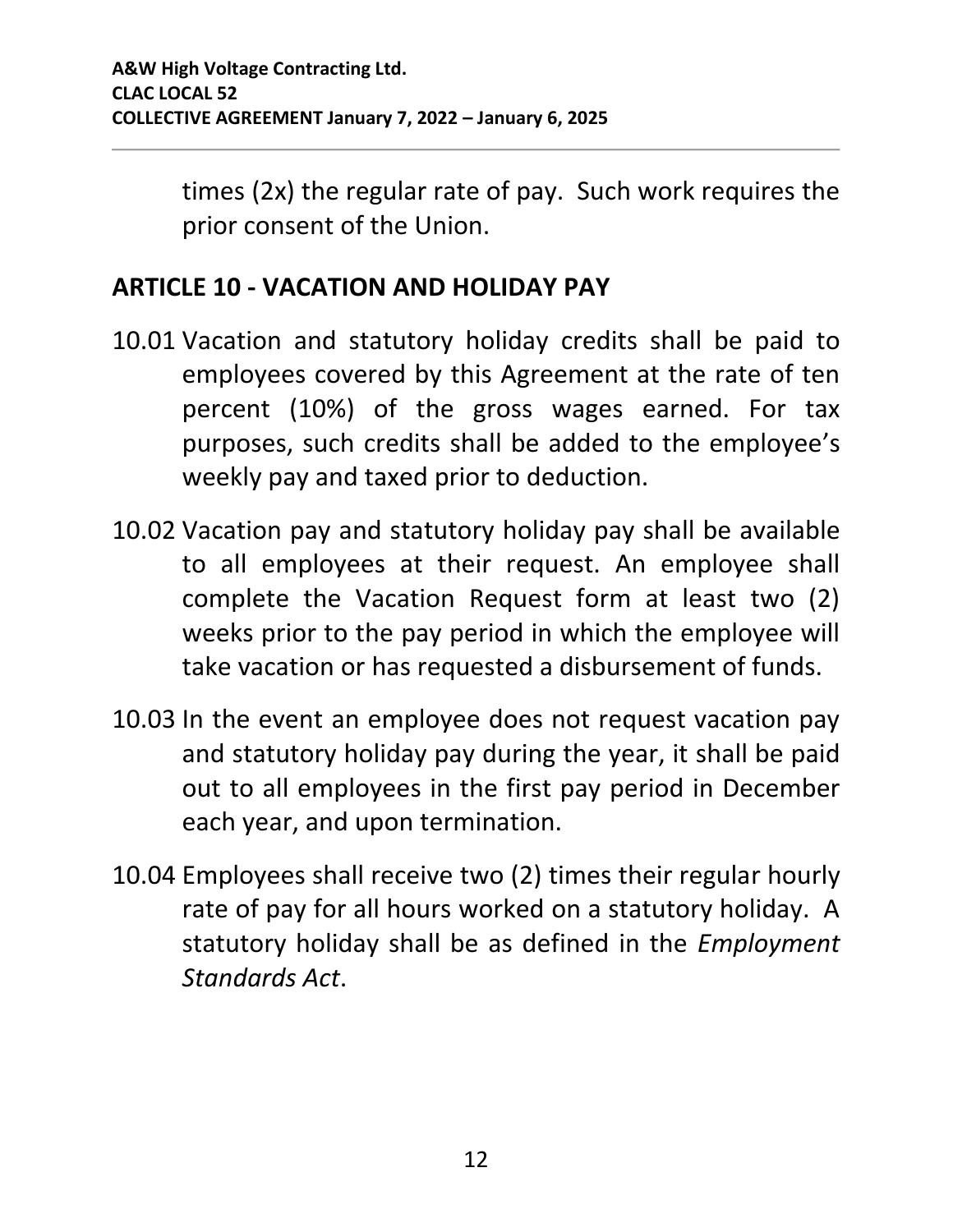#### <span id="page-15-0"></span>**ARTICLE 11 - PENSION PLAN**

- 11.01 The Pension Plan is maintained and administered by the Union and is supervised by a Board of Trustees. Registered with the Canada Customs and Revenue Agency (CCRA) and the Financial Services Commission of Ontario (FSCO) as Pension Plan #0398594, the Plan is designed for the benefit of all employees covered under this Agreement.
- 11.02 The Employer shall contribute to the Pension Plan, on behalf of each employee, the hourly amount described in Schedule "A" of this Agreement for each straight time hour worked. Pension remittances are made in accordance with the Check-off Article and the Union policy on same.
- 11.03 Each employee shall make mandatory contributions to the Pension Plan of four percent (4%) of the employee's regular hourly wage rate for all straight time hours worked.
- 11.04 The Employer agrees to deduct, by way of payroll deduction, and remit to the Union, voluntary employee pension contributions. Such amounts shall not exceed the limits established by the Canada Customs and Revenue Agency. Employee contributions are recorded separately on the Employer's monthly remittance to the Union.

An employee request for such deductions shall be submitted to the Employer in a format provided by the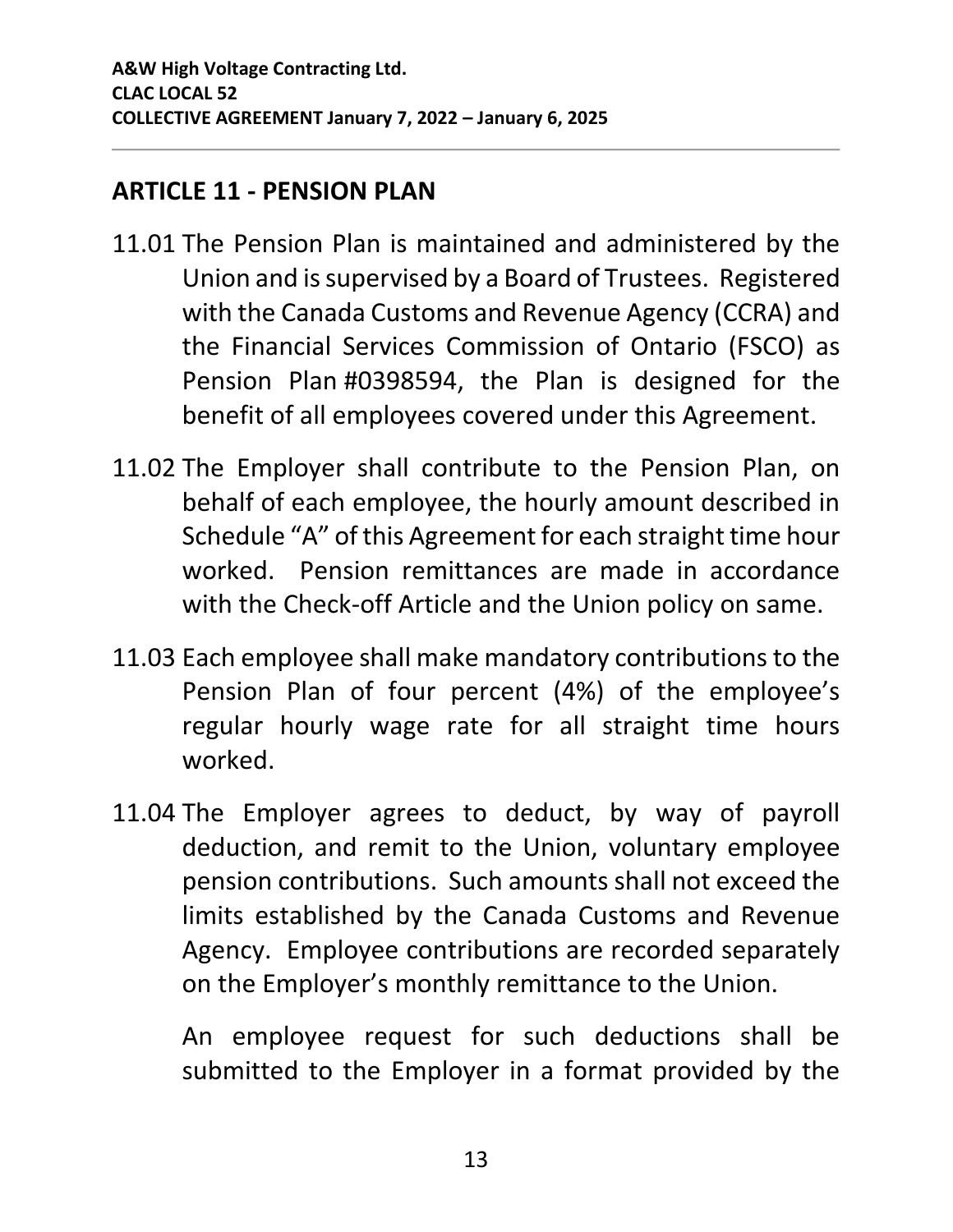Union. A copy of the completed form shall be sent to the Union with the first remittance of such additional voluntary contributions.

#### 11.05 **Ineligibility Due to Age**

Where legislation prohibits an employee from contributing because of age, an amount equivalent to the contributions will be paid to that employee as wages on each paycheque and treated as wages. This payment inlieu of pension contributions will not be less than the amount that employee would have received if they were still contributing to the Plan.

- 11.06 The Union acknowledges and agrees that, other than remitting contributions to the Plan as set out in this Article, the Employer shall not be obligated to contribute toward the cost of pension benefits provided by the Plan or be responsible for providing such benefits.
- 11.07 The Employer and the Union will cooperate in providing the information required to administer the Plan on the employees' behalf. The Plan staff shall be responsible for informing the employees about the Plan, which includes providing updated account statements of all contributions received, investment returns allocated, and the current account balance.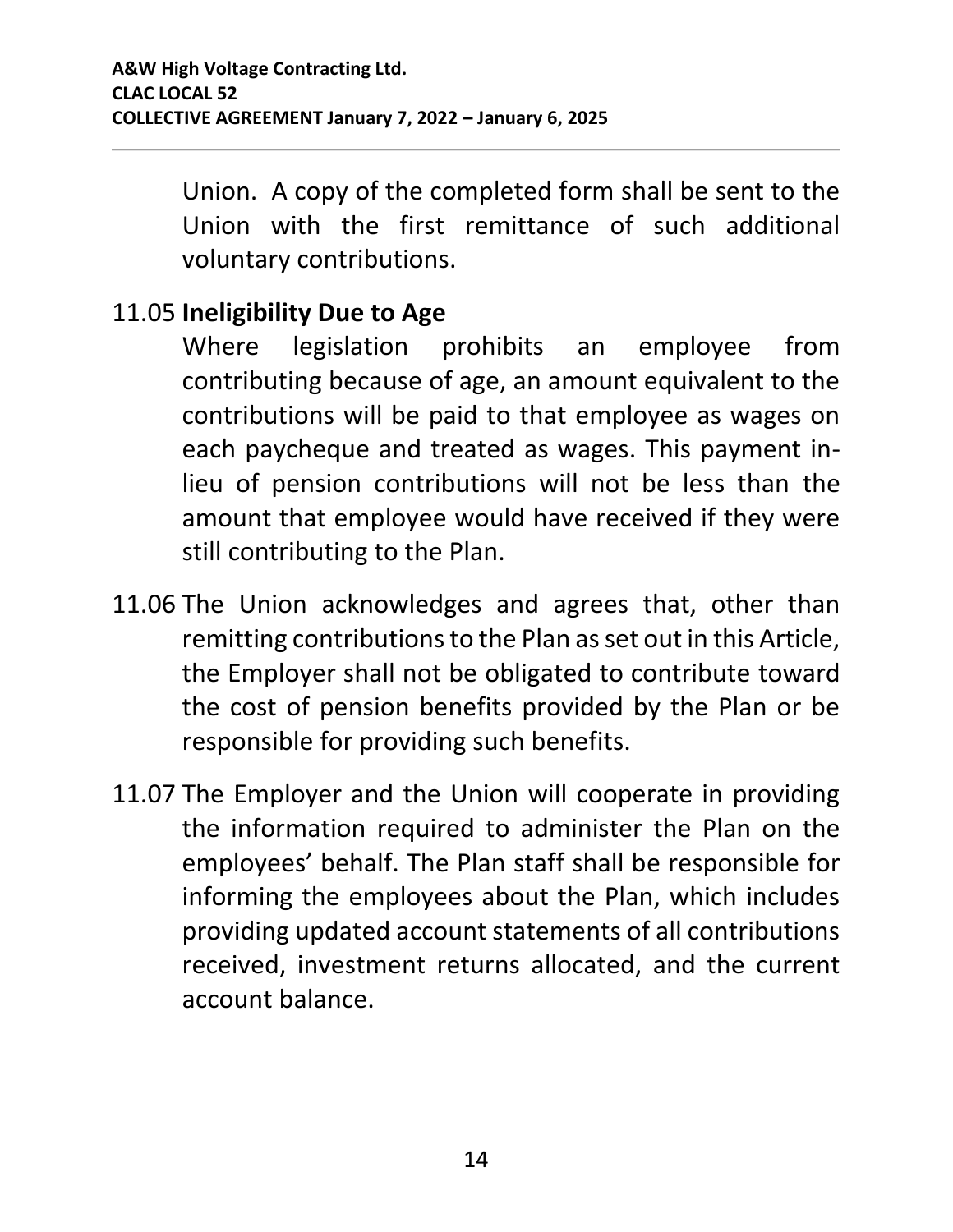#### <span id="page-17-0"></span>**ARTICLE 12 - CLAC HEALTH AND WELFARE TRUST FUND**

- 12.01 The Union warrants and represents that the CLAC Health & Welfare Trust Fund (the "Trust Fund") is established for the benefit of the employees covered by this Agreement and further that such Trust Fund is maintained and administered by the Union and supervised by a board of trustees, including employer and union trustees.
- 12.02 The Employer agrees to remit to the Trust Fund an amount as outlined under Schedule "A" for each hour worked by each employee covered under this Agreement.
- 12.03 The Employer's contribution to the Trust Fund shall be submitted together with union dues and in the manner described in Article [7.04.](#page-10-0)
- 12.04 The Employer's sole obligation to the Trust Fund shall be limited to making the payment more particularized therein. The Union covenants and agrees to indemnify and hold harmless the Employer against any and all claims made against, and liability of any nature incurred by, the Employer by reason of any amounts contributed on behalf of, or deducted from any employee's pay and remitted to the Union's Benefit Administration Office. In the event that the Employer fails to comply with these Articles by not remitting to the Union, Article 12.04 will not apply.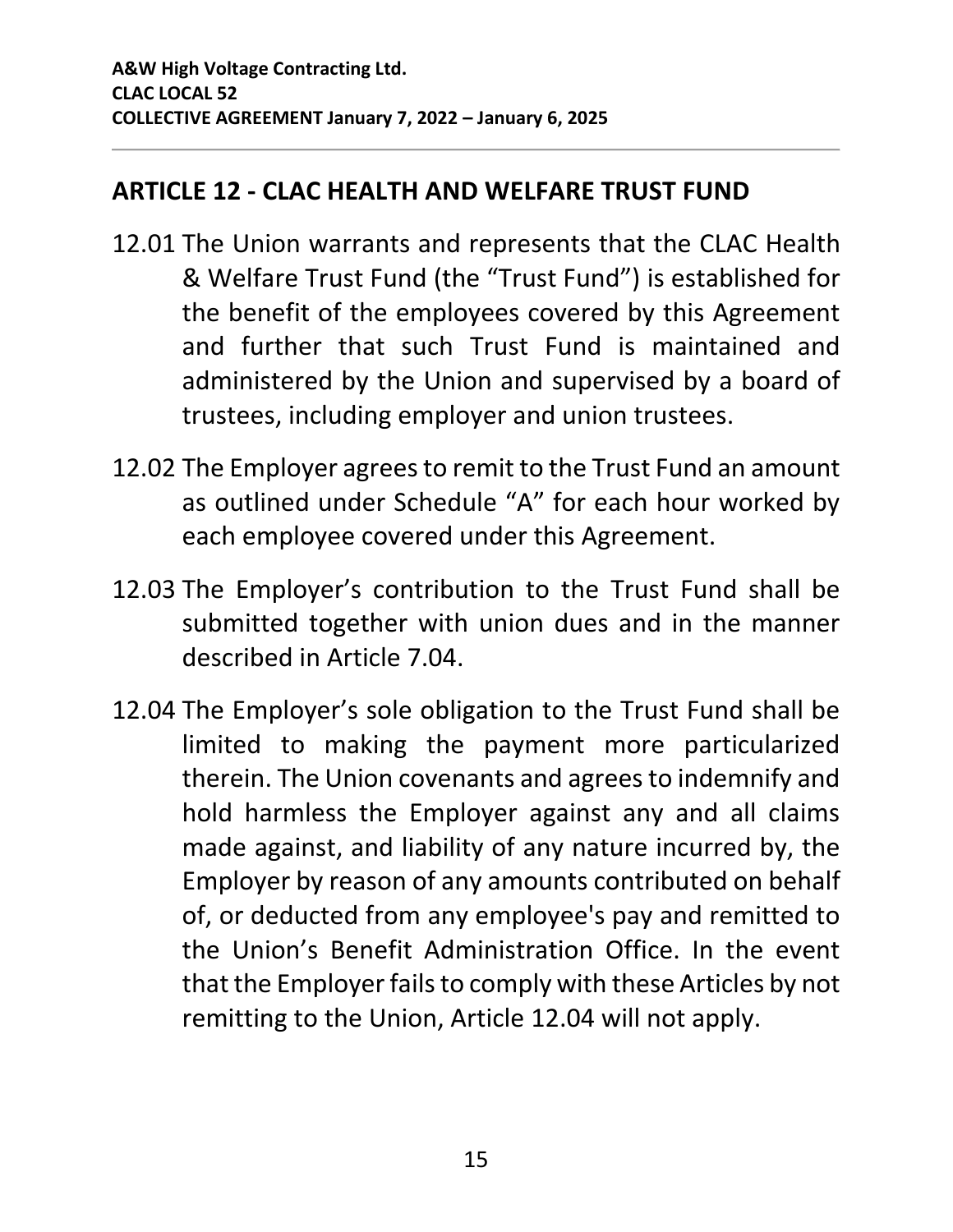- 12.05 The Union will notify the Employer prior to February 7<sup>th</sup> each year of employees for whom the Employer health benefit contributions 12.02 will suspend for the hours worked April, May, June, July and August of that year. An amount equal to the health benefit contributions suspended, will, for those five (5) months, be remitted to the Union on those employees' behalf as additional Employer Pension contributions. The Union will obtain consent from participating employees.
- 12.06 The Employer acknowledges that the Trust Fund provides for Long Term Disability insurance coverage ("LTD"). The LTD premiums paid for by the Employer shall be submitted along with the remittances as per Article [7.04.](#page-10-0)

#### 12.07 **Ineligibility Due to Age**

Whereas coverage under the Benefit Plan ceases for the plan participant because of age, an amount equivalent to the contributions to the Trust Fund, will be paid to that employee and treated as wages. This is the hourly Employer contribution amount outlined in Schedule "A".

#### <span id="page-18-0"></span>**ARTICLE 13 - EDUCATION AND ASSISTANCE FUND**

13.01 The Employer shall contribute to the Union's Education and Assistance Fund the amount identified at Schedule "A" for each hour worked by each employee covered by this Agreement, and shall remit such contributions to the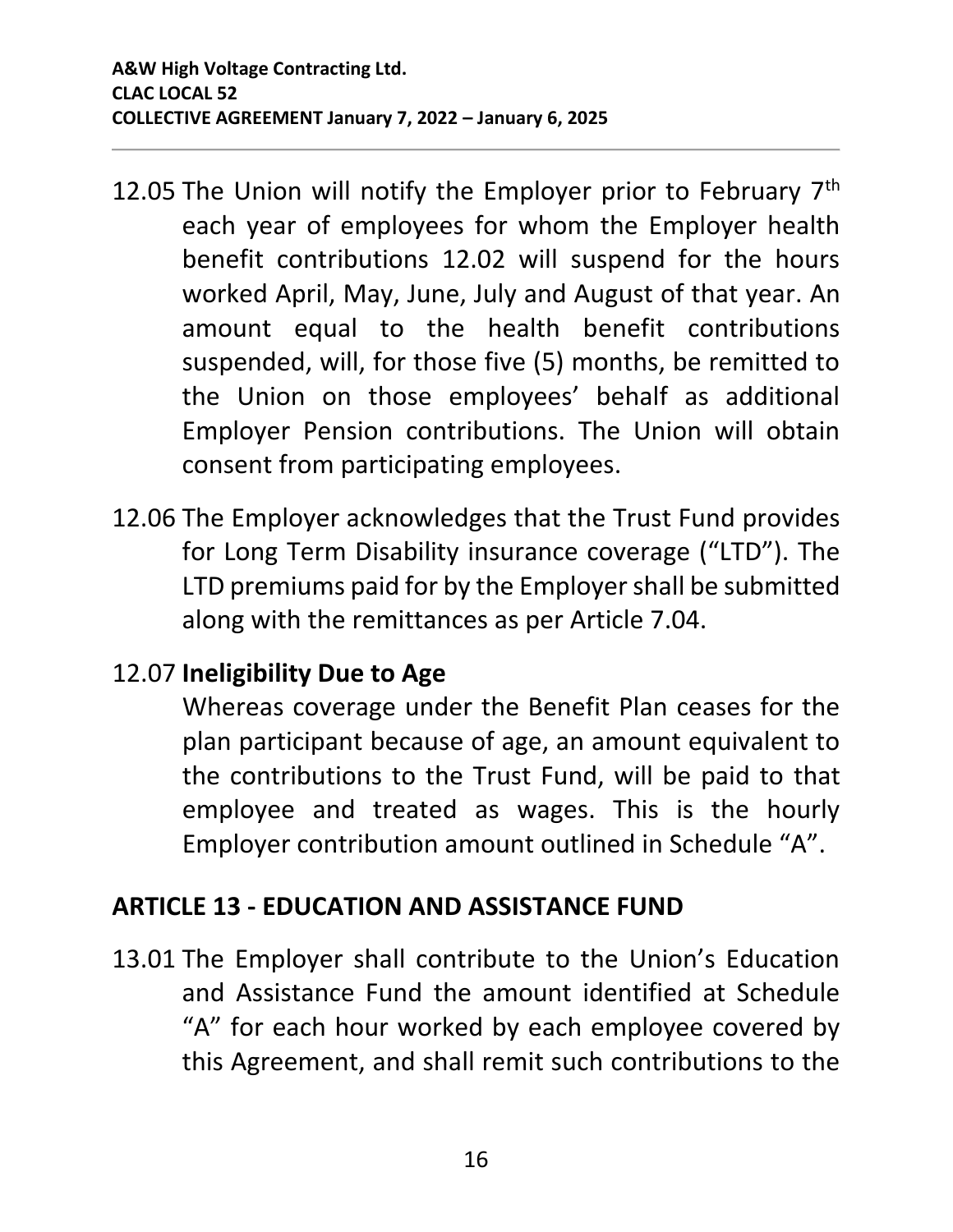Union together with union dues, and in the manner described at Article [7.04.](#page-10-0)

- 13.02 The Education and Assistance Fund shall be used by the Union to educate and instruct members in the competent practice of their trade, in matters relating to Health and Safety, and to instruct specific members in effective labour relations practices.
- 13.03 Having regard to the demands of the Employer's work and operations, the Employer will cooperate with the Union when safety and related courses are made available to the members employed with the Employer.

#### <span id="page-19-0"></span>**ARTICLE 14 - TRANSPORTATION, TRAVEL TIME & ROOM AND BOARD**

- <span id="page-19-1"></span>14.01 All employees who are required to use their own vehicles for transportation purposes shall be paid at a rate of fifty cents (\$0.50) per kilometer for all distances driven beyond a thirty-two (32) kilometer radius from the Employer's yard for all distances driven between job sites. Employees shall be obligated to travel together as much as possible. No employee shall be obligated to carry more than three (3) passengers in his vehicle.
- <span id="page-19-2"></span>14.02 All employees shall be paid travel time in excess of one (1) hour per day, at their regular hourly rate, to and from any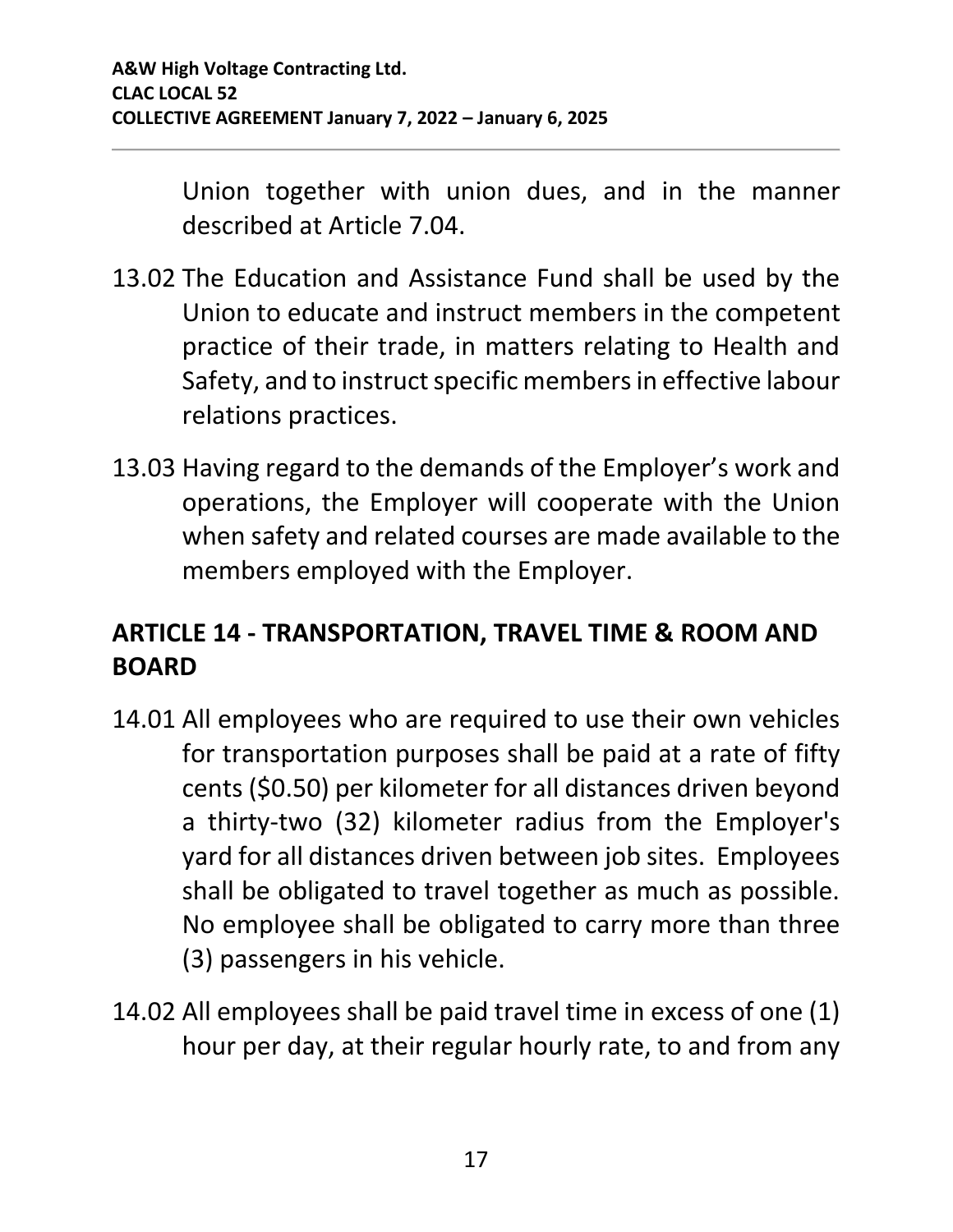job that is located more than thirty-two (32) kilometers from the Employer's yard.

14.03 There shall be a travel free zone shall defined as per the Ontario Labour Relations Board area 8 described as follows; the city of Toronto, the Regional Municipalities of Peel and York, the Towns of Oakville and Halton Hills and that portion of the Town of Milton within the geographic Townships of Esquesing and Trafalgar, the Towns of Ajax and Pickering in the Regional Municipality of Durham, and the County of Simcoe. If a job is located outside of the travel free zone the Employer may require the employee to accept a sum of one hundred dollars (\$100.00) per day in lieu of the transportation and travel allowances provided for in Articles [14.01](#page-19-1) and [14.02.](#page-19-2) Employees who prefer to take up temporary residence closer to the job may use this allowance to pay for room and board.

If for economic reasons the above stated allowance is not possible for a specific job outside of the travel free zone the Employer and the Union may, by mutual agreement, waive all or part of the said benefit.

14.04 If an employee is requested to use his vehicle for hauling company materials or for transporting company personnel, he shall be paid fifty cents (\$0.50) per kilometer for such use.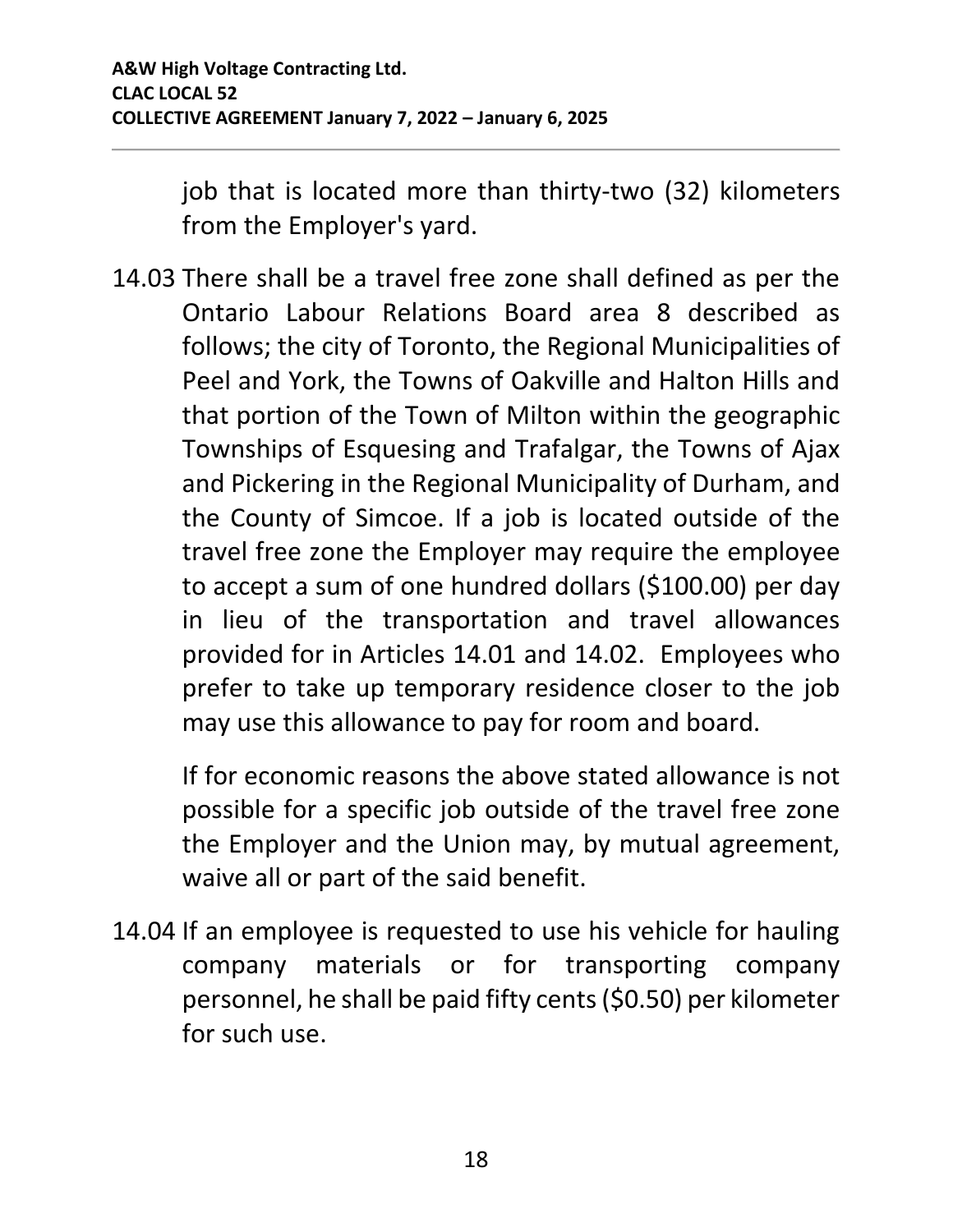14.05 When an employee is sent out of town by the Employer, he shall continue to receive the hourly rate and hours of work which apply in the employee's home region.

#### <span id="page-21-0"></span>**ARTICLE 15 - SAFETY AND PROTECTIVE EQUIPMENT**

- 15.01 All employees shall wear safety hats purchased at their own expense.
- 15.02 The Employer shall provide each line employee past probation with one thousand five hundred dollars (\$1,500.00) for personal protective equipment and boot allowance each year. Employees will be allowed to purchase protective clothing at AGO Industries or Millworks Manufacturing through the Employer's account as well as present a receipt for reimbursement for certified safety boots purchased by the employee at the store of their choice.

The Employer shall provide each shop employee past probation with four hundred and fifty dollars (\$450.00) for a boot allowance each calendar year. The Employer also commits to provide and maintain the work clothing of each shop employee.

15.03 Prescription safety eyewear will be reimbursed up to an amount of three hundred dollars (\$300.00) per Collective Agreement term upon the provision of a receipt.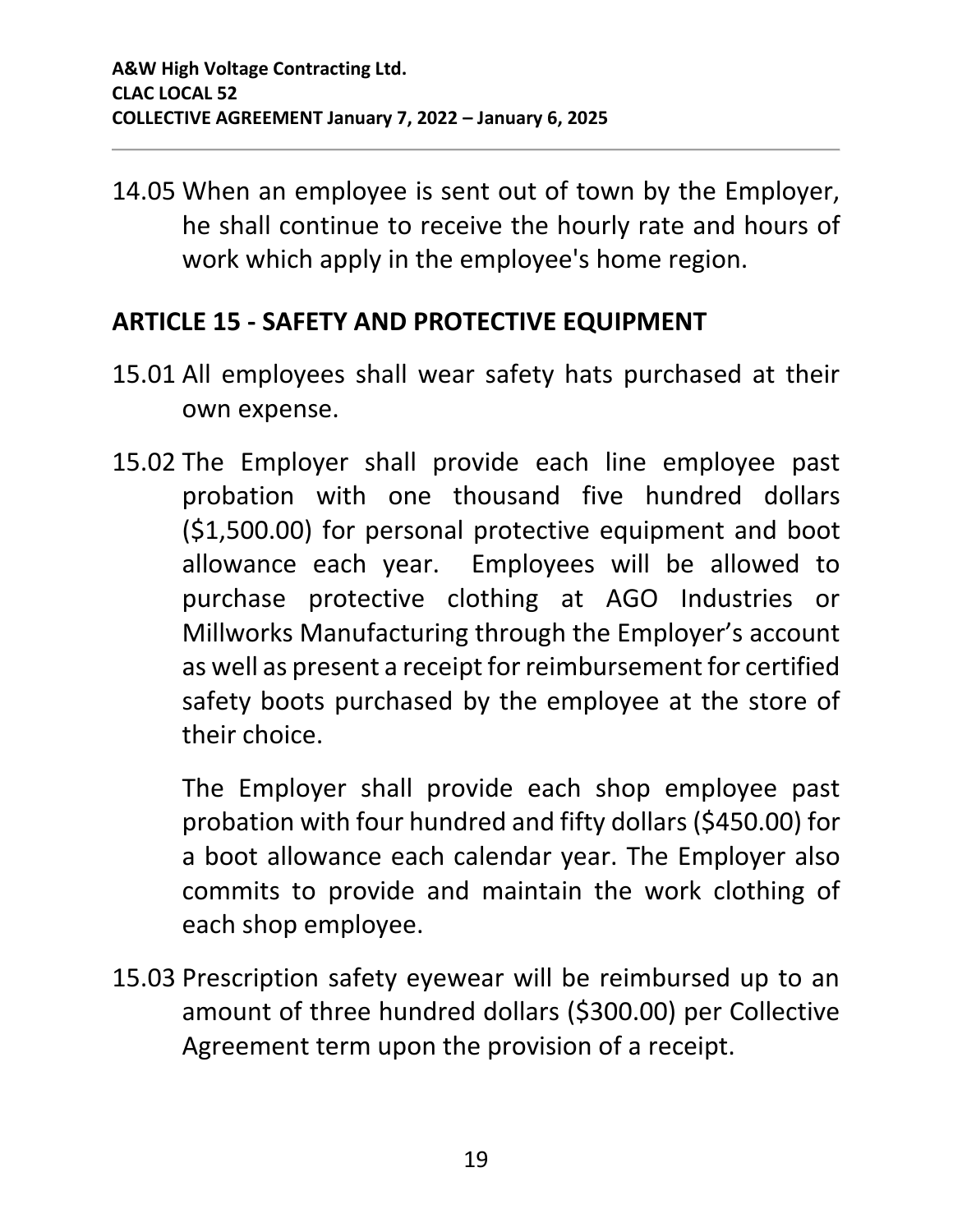- 15.04 Each vehicle supplied by the Employer shall be equipped with a fully stocked first aid kit. It shall be the responsibility of the vehicle's regular driver to keep the first aid kit properly stocked, during his daily circle check of the vehicle.
- 15.05 The Employer shall issue one (1) pair of safety glasses, and one (1) pair of externally worn hearing protectors, to each employee required to wear such safety equipment in the performance of his duties. Employees who require additional pairs of ear or eye protectors will be issued same by the Employer, and the cost of such replacement items will be deducted from the employee's pay.
- 15.06 Specialized safety equipment shall be provided by the Employer, and shall remain the property of the Employer.
- 15.07 At least once every three (3) months a health and safety committee shall meet to discuss, encourage and implement safety in the workplace. The committee shall consist of at least two (2) Union members, and two (2) management representative(s). Meetings shall be held during normal working hours, and employee members of the committee shall be paid for all reasonable time spent in safety meetings or in performing duties related to their responsibilities as safety committee members. Minutes of safety committee meetings shall be kept and posted in the employee job shack, and in the service garage.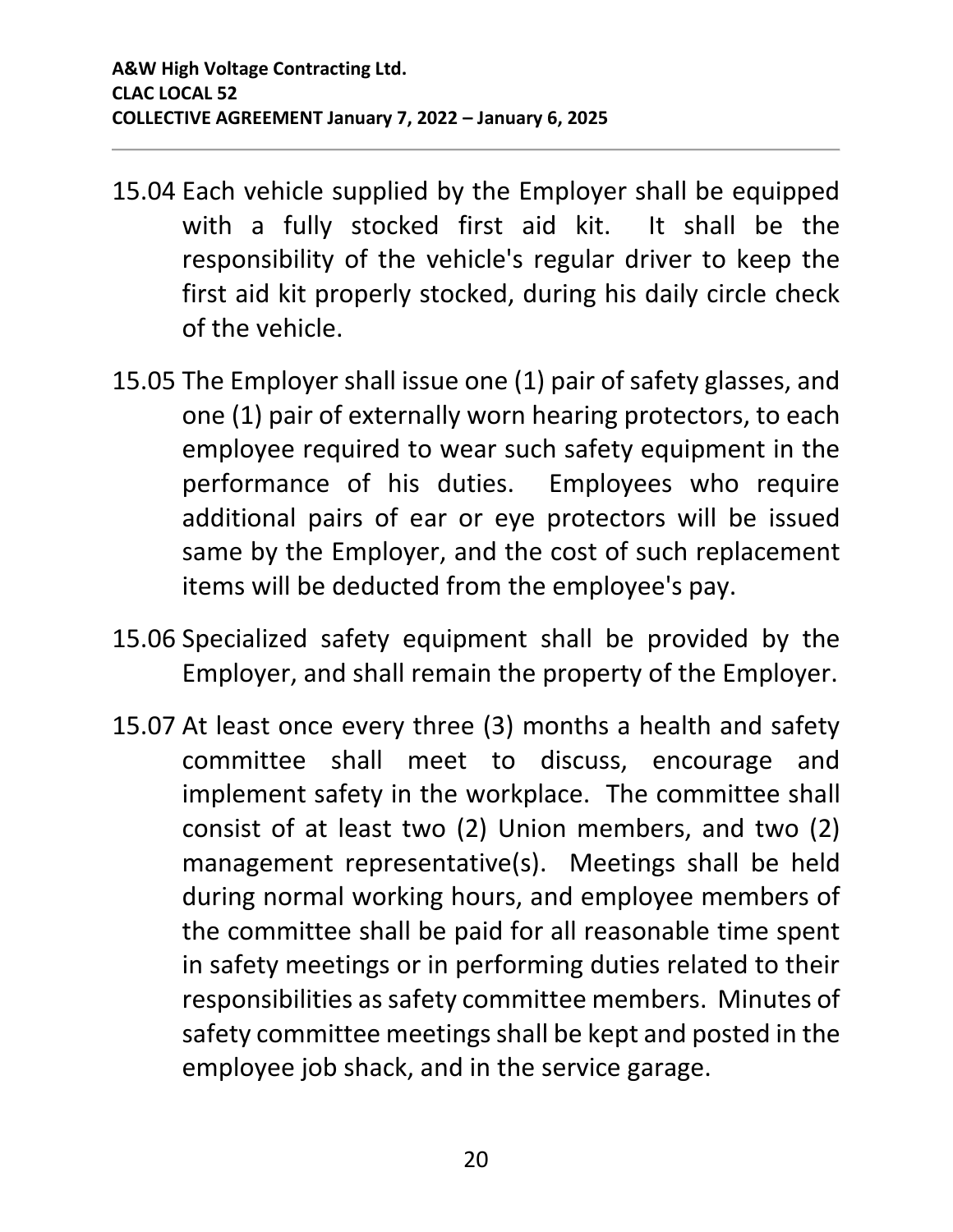15.08 All employees shall be required to have a valid driver's license.

#### <span id="page-23-0"></span>**ARTICLE 16 - REST PERIODS**

- 16.01 There shall be two (2) rest breaks with pay of ten (10) minutes duration each, daily, one in the morning and one in the afternoon.
- 16.02 There shall be one (1) lunch break, without pay, of at least one-half (½) hour per normal work day, and this rest period shall be taken at about the middle of the work day.
- 16.03 Before commencing overtime work, employees shall be entitled to a ten (10) minute paid rest break.

#### <span id="page-23-1"></span>**ARTICLE 17 - BEREAVEMENT LEAVE**

17.01 An employee shall be granted up to three (3) regular scheduled workdays' leave, without loss of pay or benefits, in the case of death of a parent, spouse, brother, sister or child.

Payment shall be made only to the extent of time lost for making arrangements and attending the funeral. In order to claim payment, an employee may be required to provide a death certificate.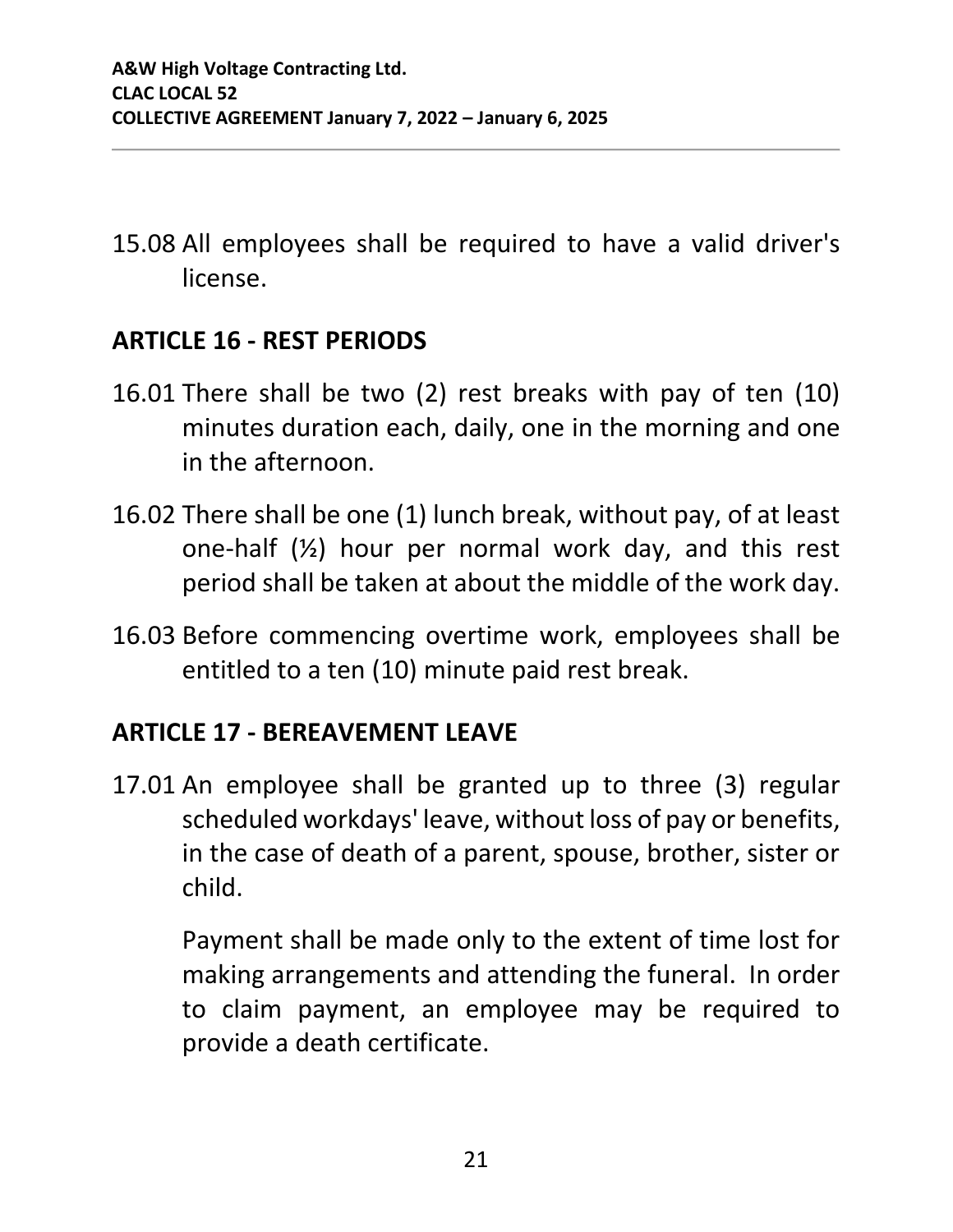- 17.02 An employee shall be granted a minimum of one (1) regular scheduled workday leave, without loss of pay or benefits, in the case of death of a parent, spouse, brother, sister or child, for the purpose of a mourning period when the employee cannot attend the funeral.
- 17.03 In order to qualify for bereavement leave, the employee must have completed one (1) or more years of employment. Employees shall not be paid bereavement leave for days normally not worked, if on vacation time, if on paid holidays, and if receiving compensation from any other source.

#### <span id="page-24-0"></span>**ARTICLE 18 - LAYOFFS**

18.01 Before giving notice of lay-off, the Employer will first meet with a steward or CLAC Representative to discuss alternatives, and to discuss the employees affected.

#### <span id="page-24-1"></span>**ARTICLE 19 - GRIEVANCE PROCEDURE**

19.01 The grievance procedure herein provided for are among the most important matters in the successful administration of this Agreement.

The Employer and the Union therefore agree that the designated grievance procedure, as hereinafter set forth, shall serve as and constitute the means to be utilized by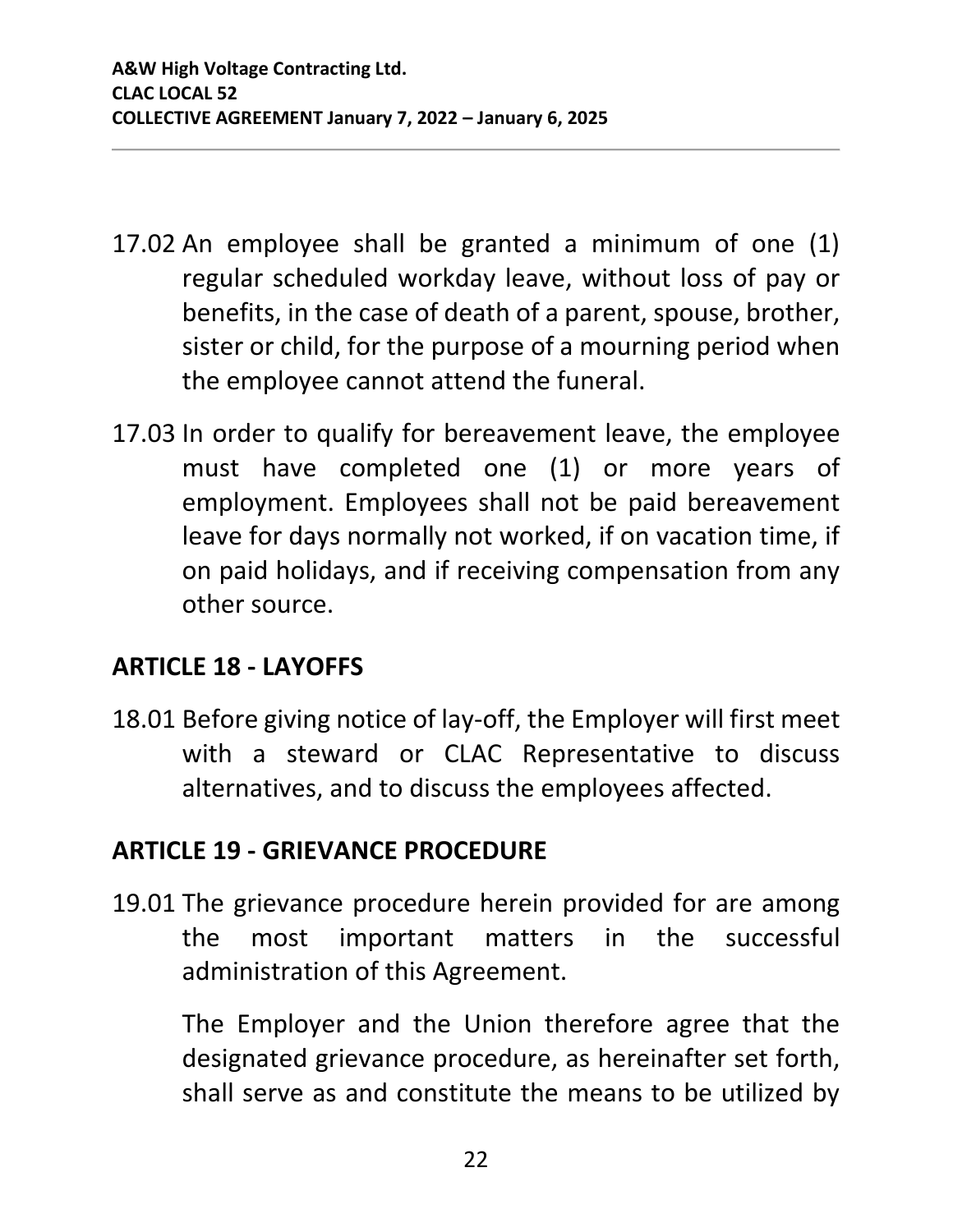the griever for the prompt disposition, decision and final settlement of a grievance arising in respect of the interpretation, application, administration, or alleged violation of this Agreement, and the specifically designated grievance procedure shall be strictly followed. Wherever the term "grievance procedure" is used in this Agreement, it shall be considered as including the arbitration process.

- 19.02 "Grievance" shall mean a complaint or claim concerning improper discipline or discharge, or a dispute with reference to the interpretation, application, administration or alleged violation of this Agreement.
- <span id="page-25-0"></span>19.03 The Employer shall be under no obligation to consider or process any grievance unless such grievance has been presented to the Employer in writing at Step 1 of the grievance procedure within five (5) days from the time the circumstances upon which the grievance is based were known or should have been known by the griever. However, if the Employer does consider or process a grievance which has been presented late, the Employer shall not be stopped or precluded at any stage from taking the position that the grievance is late and not arbitrable.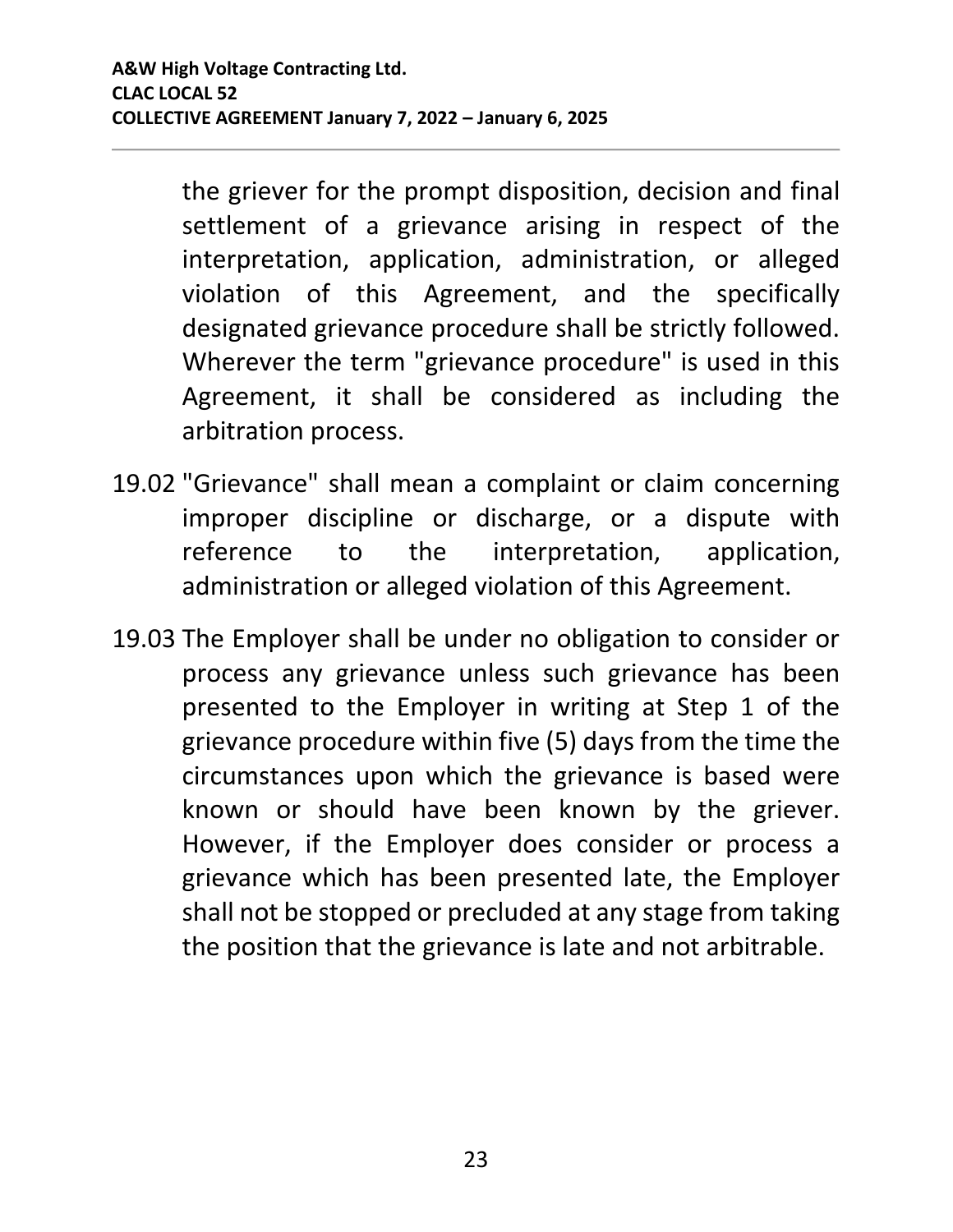- 19.04 All time limits referred to in the grievance procedure herein contained shall be deemed to mean "work days."
- <span id="page-26-0"></span>19.05 No employee shall have a grievance until he has discussed his complaint with his Foreman. If the employee's Foreman does not promptly settle the matter to the employee's satisfaction, an employee's proper grievance may be processed as follows:

#### **Step 1**

If an employee has a grievance, the grievance shall, within five (5) days referred to Article [19.03](#page-25-0) hereof, be reduced to writing and presented to the designated Employer representative. The designated Employer representative shall give the griever a written reply as soon as possible, but not later than five (5) days after such decision. If such reply is not satisfactory to the griever, the next step must be taken within five (5) days of the designated Employer representative's answer, but not thereafter.

The grievance referred to above shall identify:

- a. the facts giving rise to the grievance;
- b. the section or sections of the Agreement claimed violated;
- c. the relief requested; and
- d. shall be signed by the employee.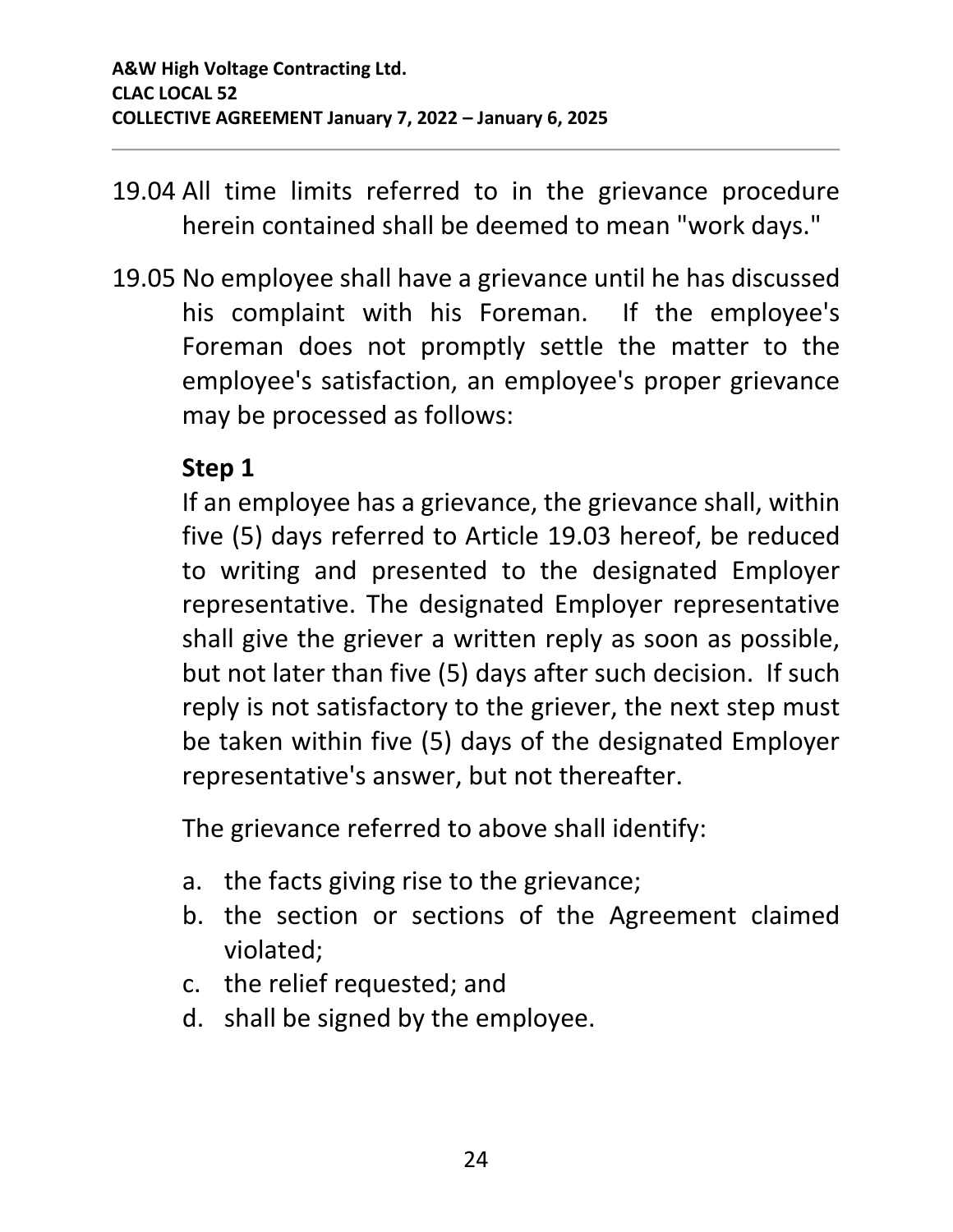#### **Step 2**

At this step, the written grievance shall be presented to the designated Employer representative within the aforesaid five (5) days of receipt of the designated Employer representative's reply, but not thereafter. A meeting will be held between the Steward together with the griever involved and designated Employer representative and other representatives of the Employer, within five (5) days of the presentation of the written grievance to the designated Employer representative. The designated Employer representative shall give his written reply to the Steward within five (5) days of such meeting.

If the designated Employer representative's reply is not satisfactory to the griever, the next step must be taken within five (5) days after the delivery of the designated Employer representative's reply to the steward, but not thereafter.

#### **Step 3**

In the event the grievance is not settled at Step 2, the party having carriage of the grievance shall request arbitration of the grievance pursuant to Section 133 of the *Ontario Labour Relations Act*, R.S.O. 1990 within five (5) days from the delivery of the decision at Step 2 to the Steward, but not thereafter.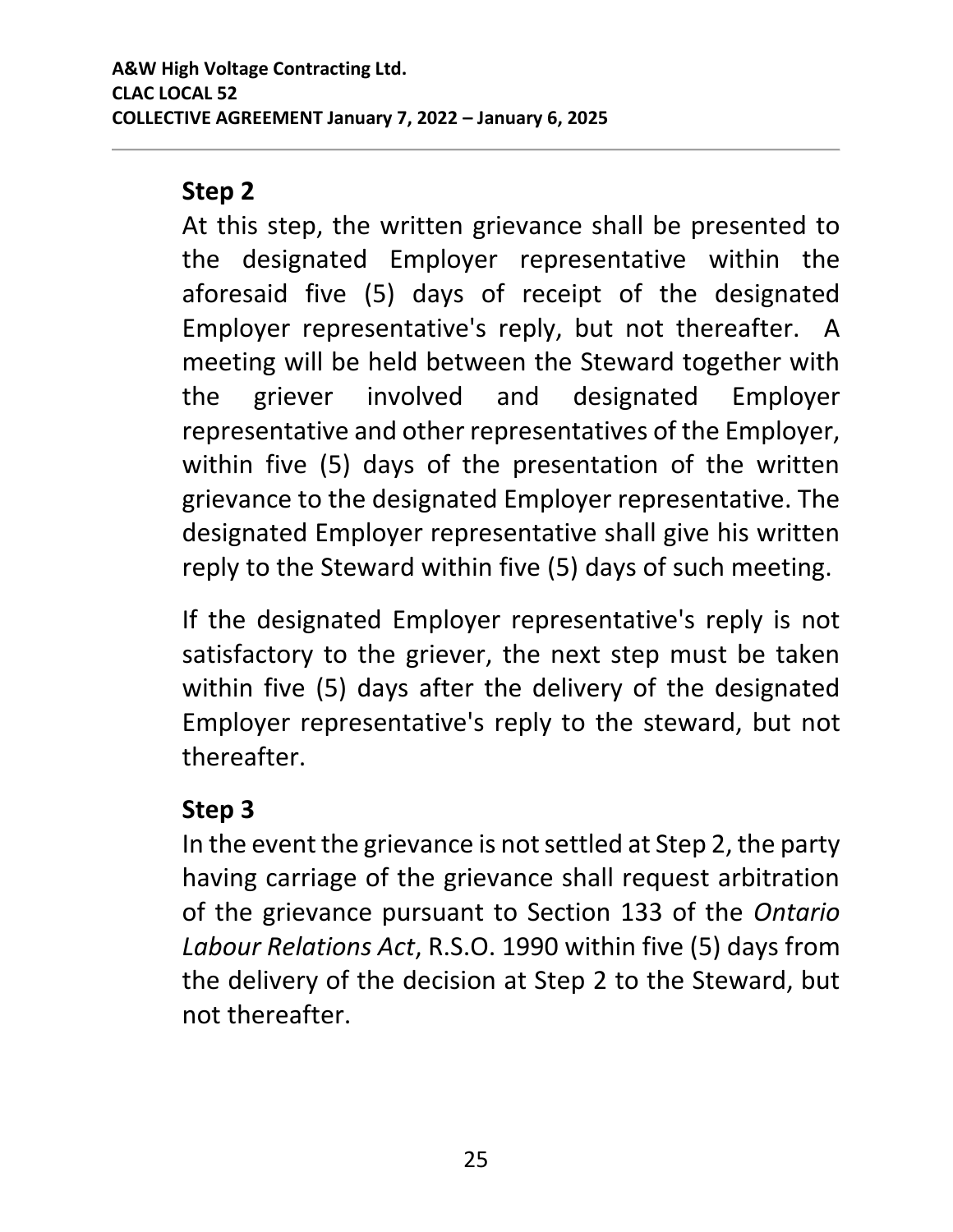19.06 The board of arbitration shall not be authorized to make any decisions inconsistent with the provisions of this Agreement, nor to alter, modify or amend any part of this Agreement, nor to adjudicate any matter not specifically assigned to it by the notice to arbitrate specified in Step 3 of Article [19.05](#page-26-0) hereof.

#### 19.07 **Union Policy Grievance or Employer Grievance**

A Union policy grievance or an Employer grievance may be submitted to the Employer or the Union, as the case may be, in writing, within ten (10) days from the time the circumstances upon which the grievance is based were known or should have been known by the griever. A meeting between the Employer and the Union shall be held within five (5) days of the presentation of the written grievance and shall take place within the framework of Step 3 of Article [19.05](#page-26-0) hereof. The Employer or the Union, as the case may be, shall give its written decision within five (5) days after such meeting has been held.

If the decision is unsatisfactory to the grieving party, the grievance may be submitted to arbitration within fifteen (15) days of the delivery of such written decision and the arbitration sections of this Agreement shall be followed.

If the Employer is not advised of the Union's intention to proceed to arbitration within five (5) days, the Employer shall not be liable for any damages during the foregoing fifteen (15) day period.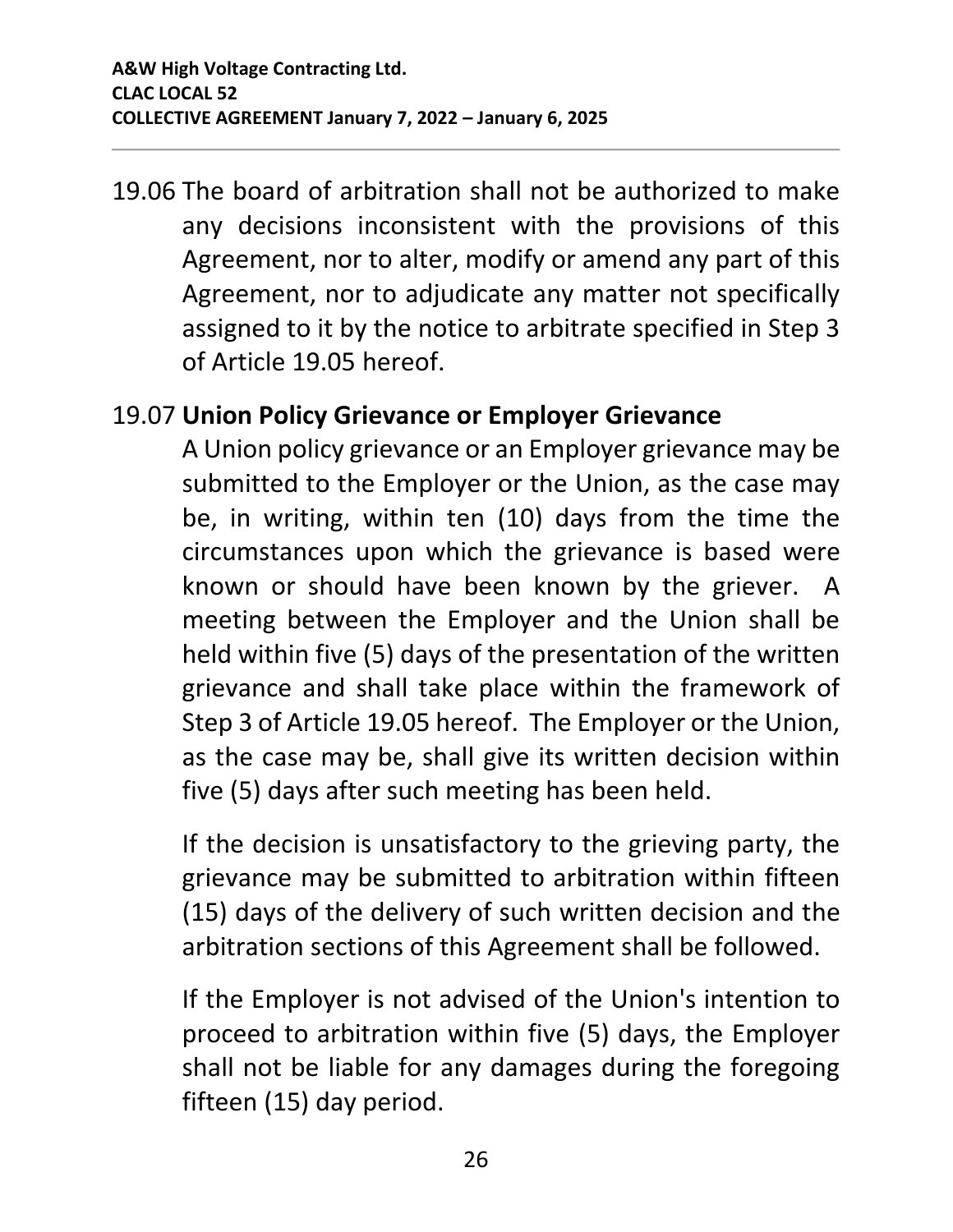The provisions of this paragraph 19.07 shall not be used by the Union to institute a grievance directly affecting an employee or employees which such employee or employees could themselves institute, and the provisions of Article 19.05 hereof shall not thereby be bypassed.

#### <span id="page-29-0"></span>**ARTICLE 20 - SUBCONTRACTING OF WORK**

- 20.01 Subject to Article [20.02,](#page-29-1) the Employer may contract out work where:
	- a. he does not possess the necessary facilities or equipment;
	- b. he does not have and/or cannot acquire the required manpower;
	- c. he cannot provide the specified quality or is unable to meet projected time limits.
- <span id="page-29-1"></span>20.02 The Employer shall not subcontract any bargaining unit work covered by this Agreement if employees qualified to do the work are on layoff; if employees qualified to do the work must be laid off, demoted or discharged as a result of the subcontracting out of work; or if other members of the Union qualified to do the work are available for the work.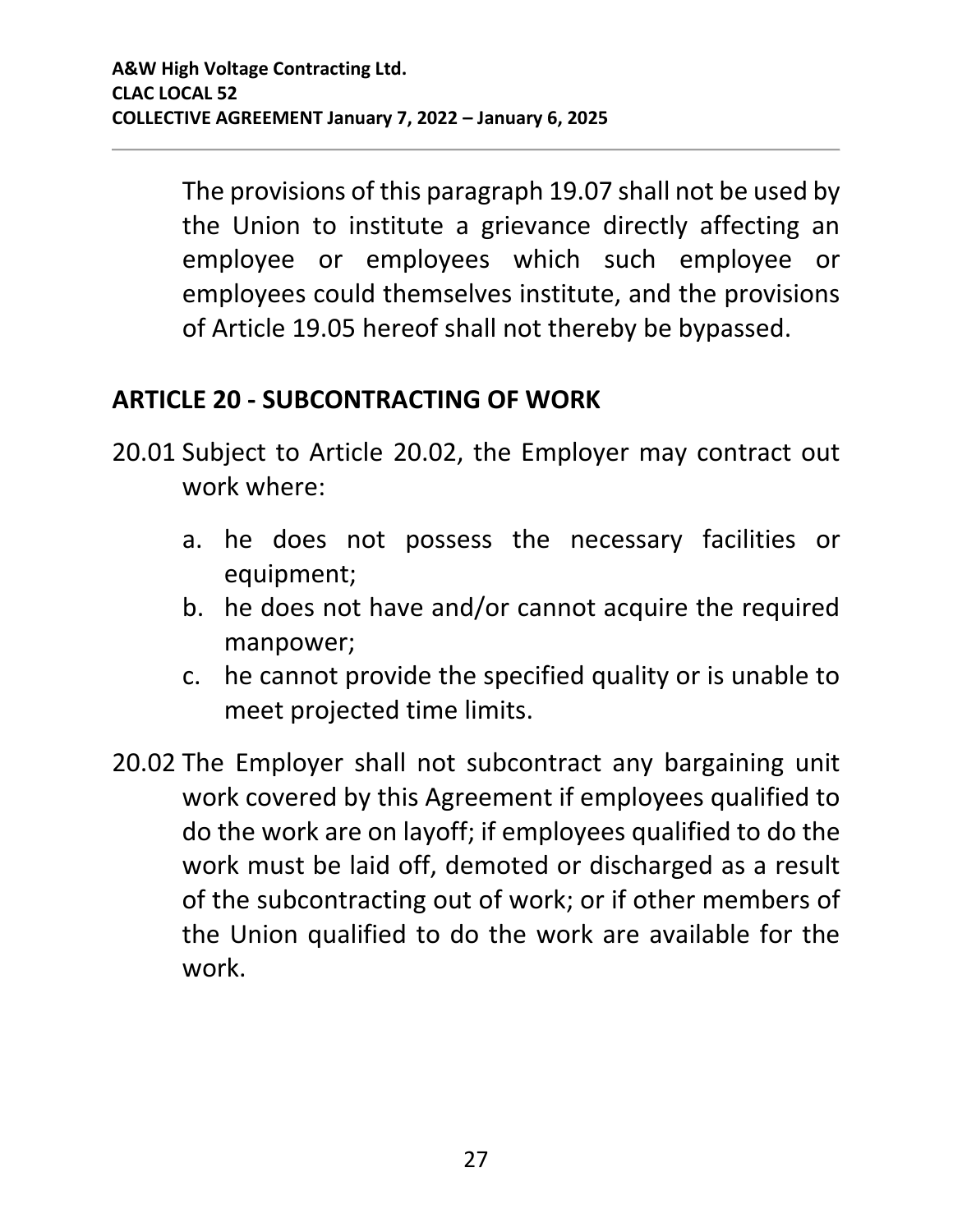#### <span id="page-30-0"></span>**ARTICLE 21 - JOB TRANSFERS**

- 21.01 Employees who are interested in transferring to another position shall advise the Employer of such interest by filing a request for transfer. When a job vacancy occurs, the Employer will give priority to employees with applications on file prior to hiring a new employee.
- 21.02 Any employee who, for the convenience of the Employer, is temporarily transferred for one (1) or more days to another job for which the rate of pay is different from that in effect for such employee's regular job, shall be paid the higher rate while so employed at the Employer's discretion.
- 21.03 Any employee who, for the convenience and benefit of the employee, is temporarily transferred for more than one (1) day to another job instead of being laid-off due to lack of work, breakdown of machinery, or other like cause, shall be paid the rate for the job to which he is transferred while so employed.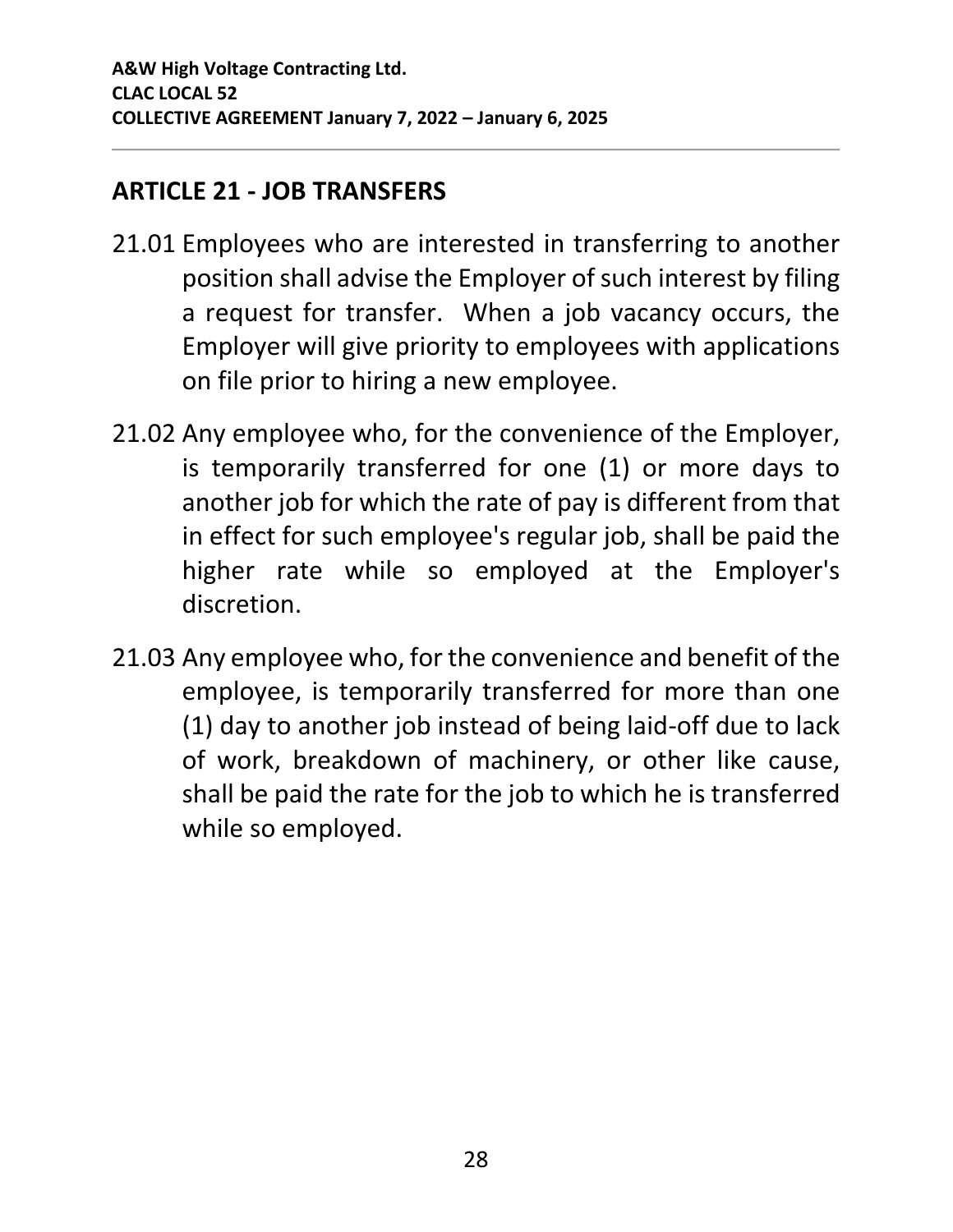#### <span id="page-31-0"></span>**ARTICLE 22 - DURATION**

- 22.01 This Agreement shall become effective on the seventh day of January two thousand and twenty-two (2022), and shall remain in full force and effect until the sixth day of January, two thousand and twenty-five (2025) and shall continue automatically thereafter during annual periods of one year each, unless either party notifies the other party in writing as provided for in Article [22.02](#page-31-1) of its desire to negotiate amendments to this Agreement.
- <span id="page-31-1"></span>22.02 Notice that amendments are required shall only be given during the period of not more than ninety (90) days and not less than thirty (30) days prior to the sixth day of January, two thousand and twenty-five (2025) or similar periods thereof.
- 22.03 If notice of desire to amend this Agreement is given by either party in accordance with the foregoing, the other party agrees to meet for purposes of negotiations.

| Dated $L_{\text{no}}$ |       | , ON, this | 51 <sub>k</sub> | day of |
|-----------------------|-------|------------|-----------------|--------|
|                       | 2022. |            |                 |        |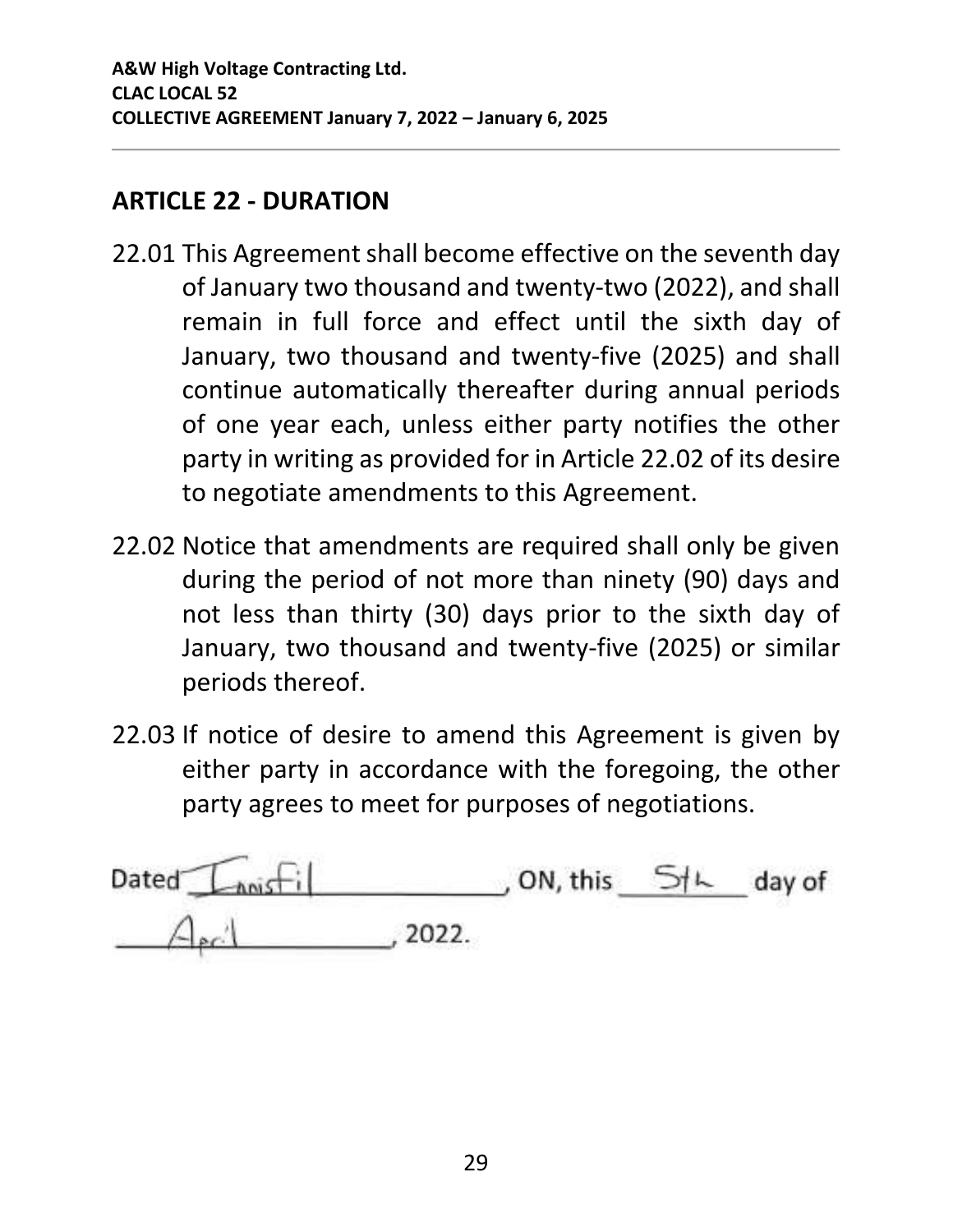#### Signed on behalf of A&W HIGH VOLTAGE CONTRACTING LTD.

Per  $\mathbb{Z}$ ۰.

Per and the second service of the series of the series of the series of the series of the series of the series

Signed on behalf of

**CONSTRUCTION WORKERS UNION, CLAC LOCAL 52** 

| Per |  |
|-----|--|
|     |  |
| Per |  |

| Per |  |  |  |  |
|-----|--|--|--|--|
|     |  |  |  |  |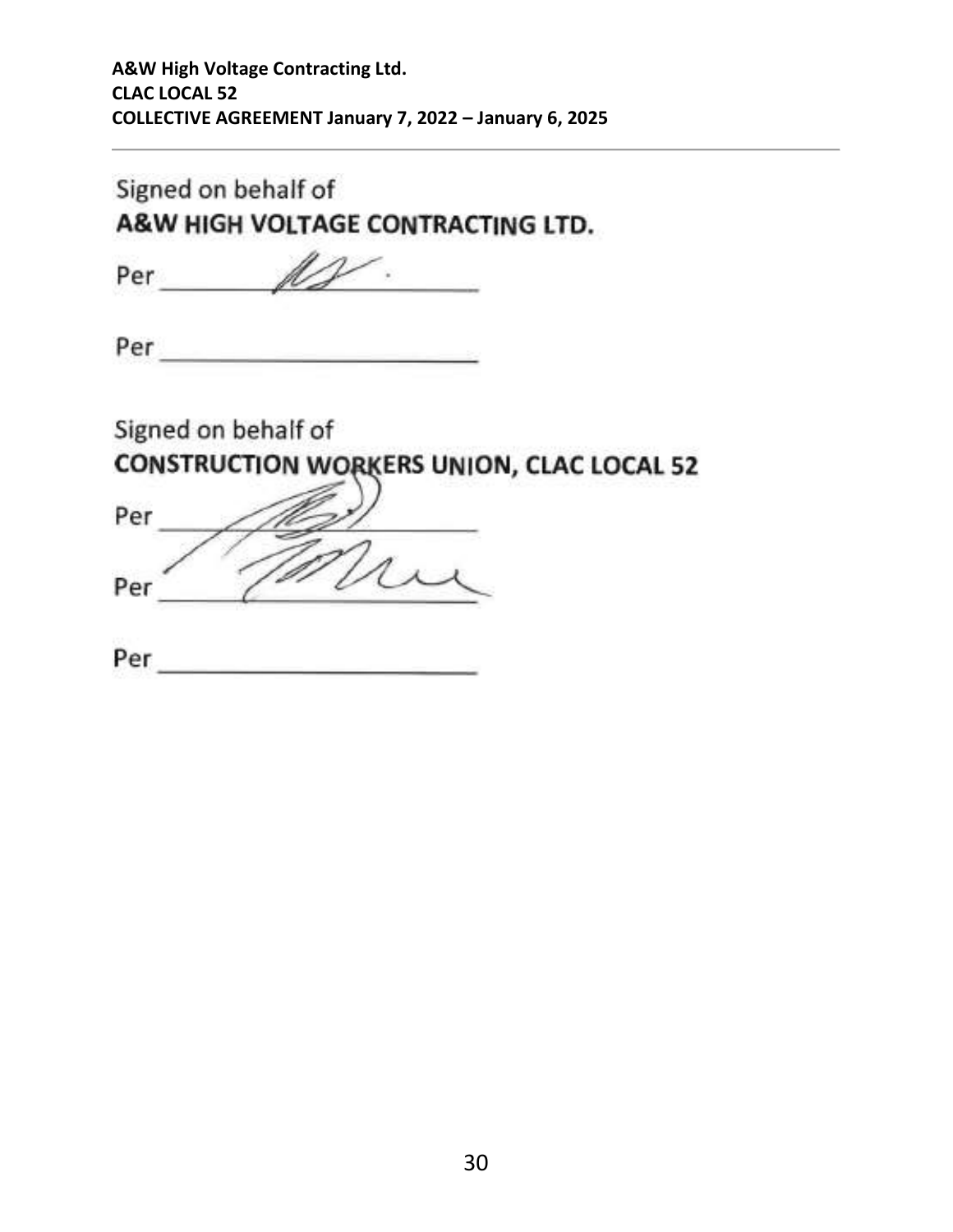<span id="page-33-1"></span><span id="page-33-0"></span>

| <b>CLASSIFICATION</b>       |                            |                            |             |                      |        |              |
|-----------------------------|----------------------------|----------------------------|-------------|----------------------|--------|--------------|
|                             | <b>BASE</b><br><b>WAGE</b> | VAC/STAT<br><b>PAY 10%</b> | H&W<br>BEN. | <b>PENSION</b><br>9% | EAF    | <b>TOTAL</b> |
| General Foreman             | \$63.00                    | \$6.30                     | \$1.85      | \$5.67               | \$0.10 | \$76.92      |
| Foreman                     | \$55.62                    | \$5.56                     | \$1.85      | \$5.01               | \$0.10 | \$68.14      |
| Power Lineman<br>Journeyman | \$45.45                    | \$4.55                     | \$1.85      | \$4.09               | \$0.10 | \$56.04      |
| Apprentice 4th Year         | \$38.39                    | \$3.84                     | \$1.85      | \$3.46               | \$0.10 | \$47.63      |
| Apprentice 3rd Year         | \$34.14                    | \$3.41                     | \$1.85      | \$3.07               | \$0.10 | \$42.58      |
| Apprentice 2nd Year         | \$29.87                    | \$2.99                     | \$1.85      | \$2.69               | \$0.10 | \$37.50      |
| Apprentice 1st Year         | \$25.62                    | \$2.56                     | \$1.85      | \$2.31               | \$0.10 | \$32.44      |
| Journeyman Mechanic         | \$39.82                    | \$3.98                     | \$1.85      | \$3.58               | \$0.10 | \$49.34      |
| Apprentice 3rd Year         | \$29.92                    | \$2.99                     | \$1.85      | \$2.69               | \$0.10 | \$37.55      |
| Apprentice 2nd Year         | \$26.19                    | \$2.62                     | \$1.85      | \$2.36               | \$0.10 | \$33.12      |
| Apprentice 1st Year         | \$25.61                    | \$2.56                     | \$1.85      | \$2.30               | \$0.10 | \$32.43      |

#### **SCHEDULE "A" CLASSIFICATIONS AND HOURLY RATES**

The parties will meet between November 15<sup>th</sup> and December 15<sup>th</sup> 2022 to negotiate compensation increases for the second and third years of this agreement. If the parties fail to reach agreement, the matter may be referred to arbitration.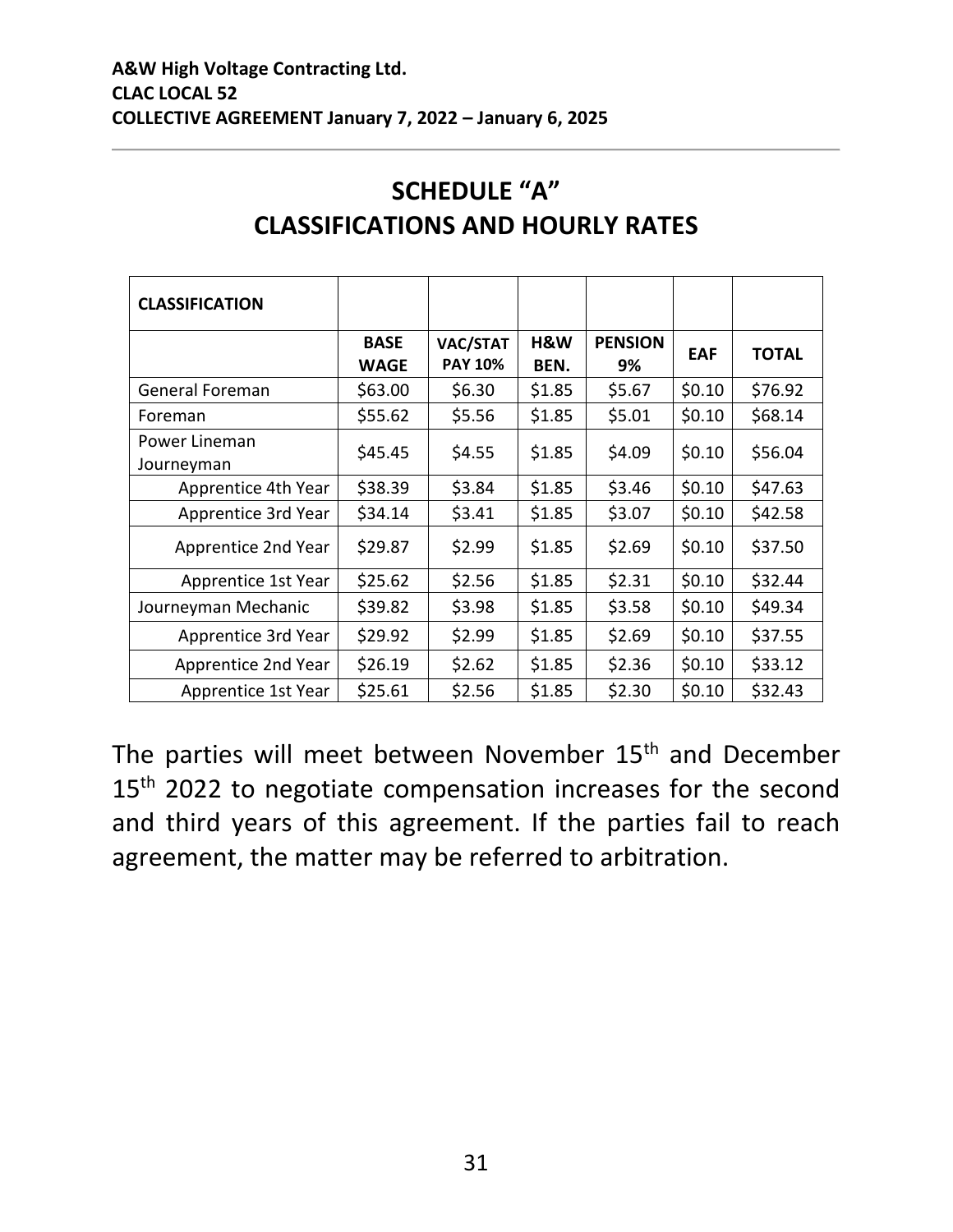#### **LETTER OF AGREEMENT #1**

**Between**

#### **A&W HIGH VOLTAGE CONTRACTING LTD. (hereinafter referred to as "the Employer")**

**and**

#### **CONSTRUCTION WORKERS UNION, CLAC LOCAL 52 (hereinafter referred to as "the Union")**

#### **APPRENTICESHIP TRAINING AND PAYMENT OF UPFRONT COSTS**

The parties to this Collective Agreement agree to the following letter to be signed by each employee upon the commencement of their apprenticeship training:

In recognition that the Employer, A&W High Voltage Contracting Ltd., wants to promote and support its apprentices, it commits to pay the upfront expenses associated with the necessary classroom instruction from the Apprenticeship Training Program; including, but not limited to the payment of fees and hours for classroom study associated with the specific level of training required (hereinafter referred to as the "Upfront Expenses"), which is estimated to be approximately six thousand dollars (\$6,000.00) per year of training.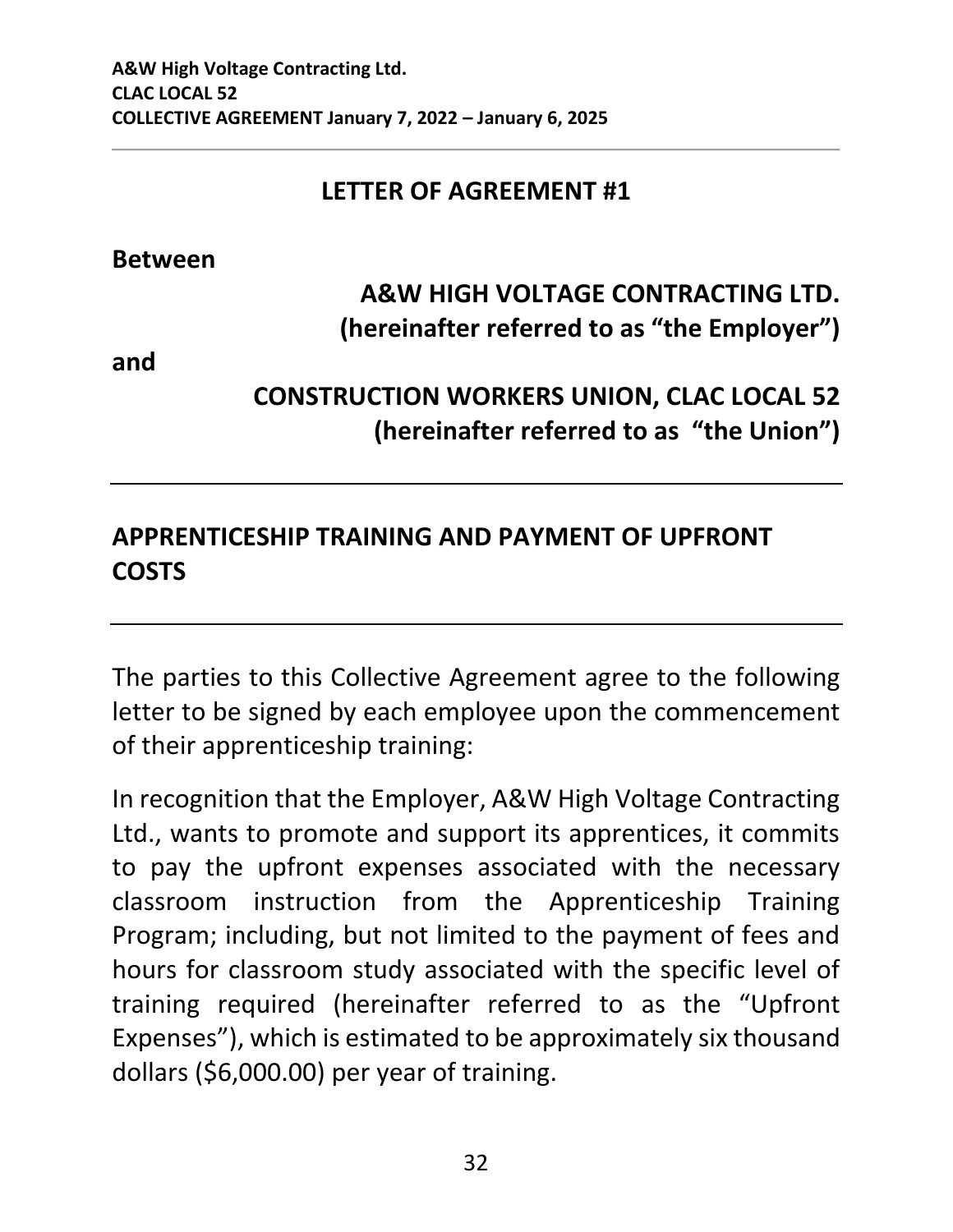In exchange for the Employer paying these Upfront Expenses, the Apprentice/Employee commits to continued employment with the Employer. The Apprentice/Employee understands that he/she must remain in the employ of the Employer for a period of no less than eighteen (18) months following the completion of each year of training within the Apprenticeship program. Should the Apprentice/Employee leave the employ of the Employer, whether by resignation or dismissal for just cause and not reversed through the grievance procedure, the Apprentice/Employee agrees to pay back the Employer the amounts set out below and agrees that such payment shall be deducted from any outstanding wages or monies owed, including vacation pay, (\$2,000.00 is to be retained in vacation bank until paid out in the first of December each year) overtime, termination or severance pay, or from any other payments whatsoever, according to the following schedule:

- Leave within 0 through 6 months of completion of class time - authorized to deduct 75% of the Upfront Expenses;
- Leave within 6 months to 12 months of completion of class time - authorized to deduct 50% of the Upfront Expenses;
- Leave within 12 months to 18 months of completion of class time -authorized to deduct 25% of the Upfront Expenses.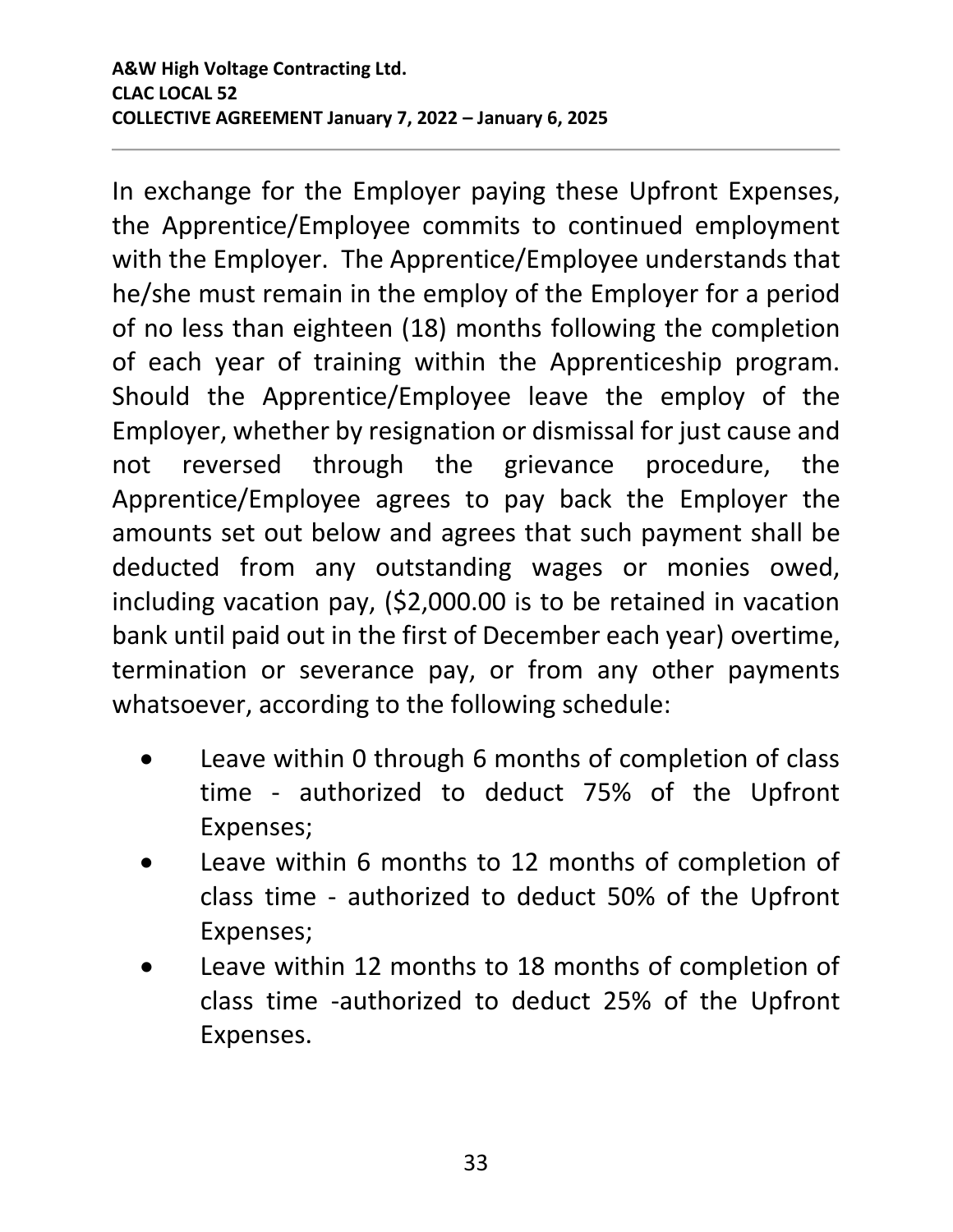For example, if Apprentice/Employee A completes two years of apprenticeship training, at a cost of \$6,000 per year (for a total of \$12,000 in Upfront Expenses) and then resigns or is dismissed from the Employer's employ 8 months after the completion of class time, then the Employer would be authorized to deduct 50% of the Upfront Expenses (equivalent to the sum of six thousand dollars (\$6,000) from Apprentice/Employee A's outstanding wages or monies owed.

By signing below, the Apprentice/Employee authorizes the Employer to deduct according to the above schedule should he/she leave the employ of the Employer. The Employer and the Apprentice/Employee agree that this Letter of Agreement shall be considered the written authorization required by section 13(3) of the *Employment Standards Act, 2000* and further agree to execute such further documents, and take such further steps as may be required to give full effect to this intention.